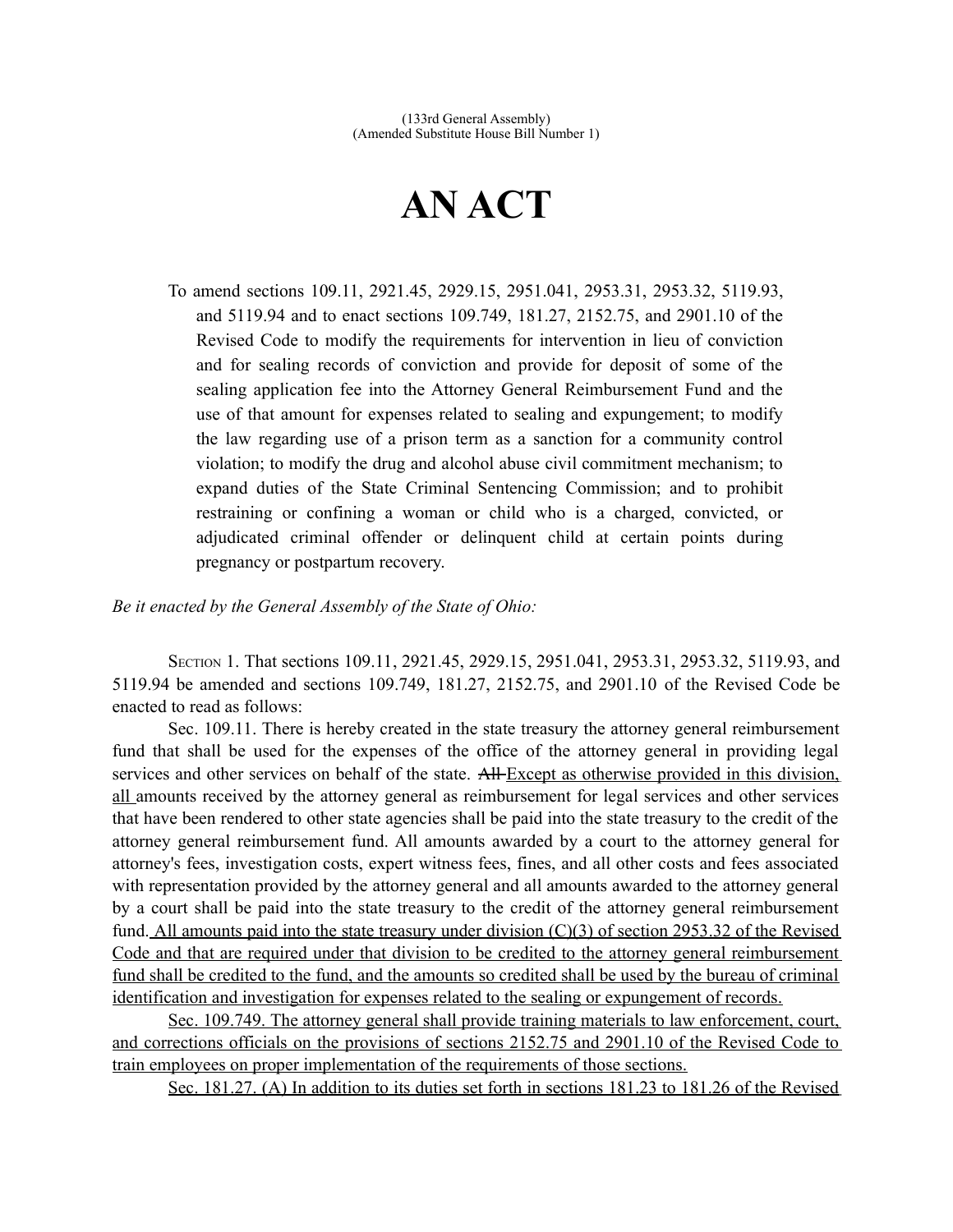Code, the state criminal sentencing commission is hereby designated a criminal justice agency, as defined in section 109.571 of the Revised Code, and as such is authorized by this state to apply for access to the computerized databases administered by the national crime information center or the law enforcement automated data system in Ohio, and to other computerized databases administered for the purpose of making criminal justice information accessible to state criminal justice agencies.

(B) In addition to its duties set forth in sections 181.23 to 181.26 of the Revised Code, the state criminal sentencing commission shall do all of the following:

(1) Within ninety days after the effective date of this section, pursuant to section 181.23 of the Revised Code, commence a study of the impact of sections relevant to the act in which this section is enacted, including but not limited to, changes to sections 109.11, 2929.15, 2951.041, 2953.31, 2953.32, 5119.93, and 5119.94 of the Revised Code, and continue studying that impact on an ongoing basis.

(2) Not later than December 31, 2021, and biennially thereafter, submit to the general assembly and the governor its findings regarding the study described in division (B)(1) of this section, in a report that contains the results of the study and recommendations.

Sec. 2152.75. (A) As used in this section:

(1) "Charged or adjudicated delinquent child" means any female child to whom both of the following apply:

(a) The child is charged with a delinquent act or, with respect to a delinquent act, is subject to juvenile court proceedings, has been adjudicated a delinquent child, or is serving a disposition.

(b) The child is in custody of any law enforcement, court, or corrections official.

(2) "Health care professional" has the same meaning as in section 2108.61 of the Revised Code.

(3) "Law enforcement, court, or corrections official" means any officer or employee of this state or a political subdivision of this state who has custody or control of any child who is a charged or adjudicated delinquent child.

(4) "Restrain" means to use any shackles, handcuffs, or other physical restraint.

(5) "Confine" means to place in solitary confinement in an enclosed space.

(6) "Unborn child" means a member of the species homo sapiens who is carried in the womb of a child who is a charged or adjudicated delinquent child, during a period that begins with fertilization and continues until live birth occurs.

(7) "Emergency circumstance" means a sudden, urgent, unexpected incident or occurrence that requires an immediate reaction and restraint of the charged or adjudicated delinquent child who is pregnant for an emergency situation faced by a law enforcement, court, or corrections official.

 (B) Except as otherwise provided in division (C) of this section, no law enforcement, court, or corrections official, with knowledge that the female child is pregnant or was pregnant, shall knowingly restrain or confine a female child who is a charged or adjudicated delinquent child during any of the following periods of time:

(1) If the child is pregnant, at any time during her pregnancy;

(2) If the child is pregnant, during transport to a hospital, during labor, or during delivery;

(3) If the child was pregnant, during any period of postpartum recovery up to six weeks after the child's pregnancy.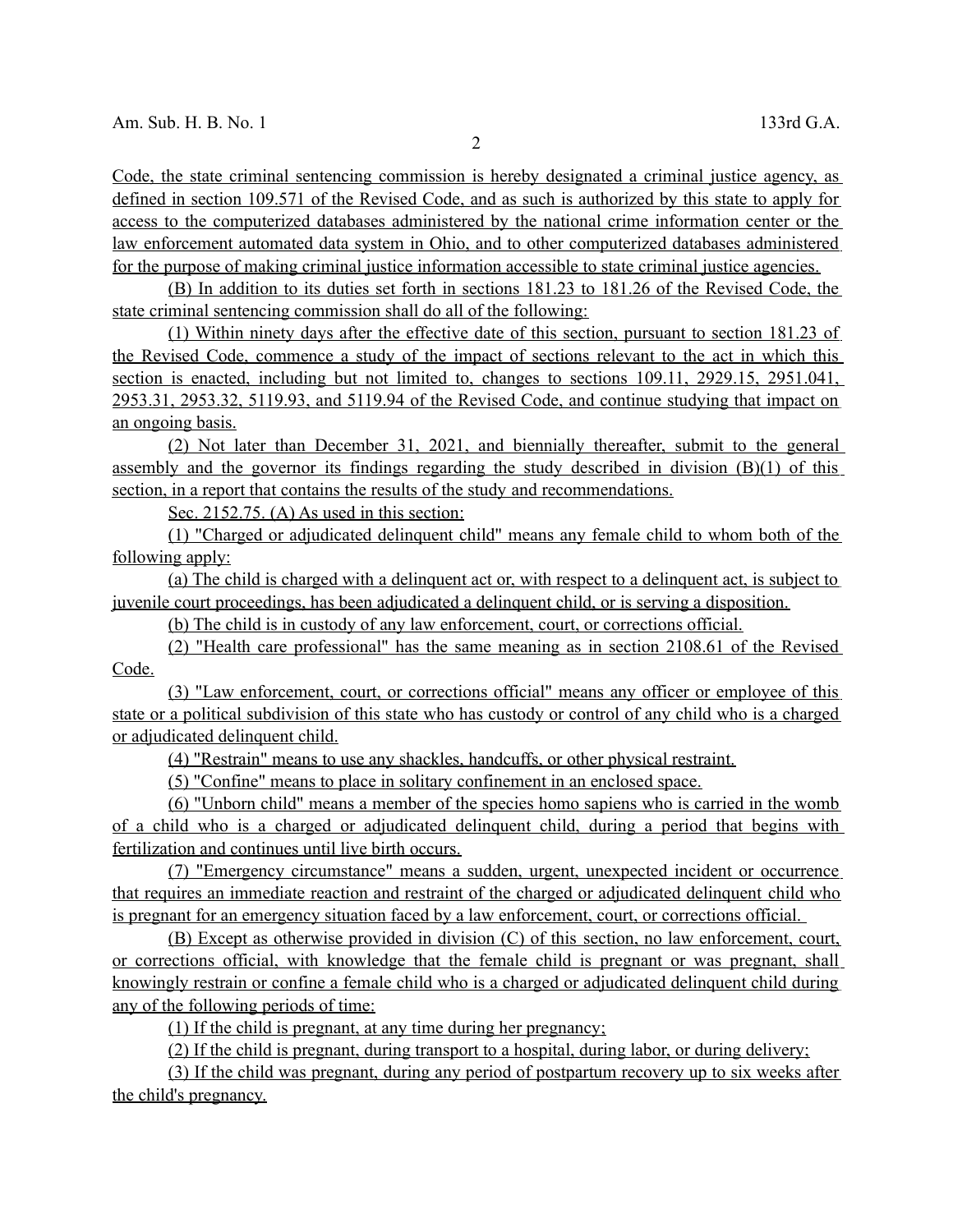(C)(1) Except as otherwise provided in division (D) of this section, a law enforcement, court, or corrections official may restrain or confine a female child who is a charged or adjudicated delinquent child during a period of time specified in division (B) of this section if all of the following apply:

(a) The official determines that the child presents a serious threat of physical harm to herself, to the official, to other law enforcement or court personnel, or to any other person, presents a serious threat of physical harm to property, presents a substantial security risk, or presents a substantial flight risk.

 $(b)(i)$  Except as provided in division  $(C)(1)(b)(ii)$  of this section, prior to restraining or confining the child, the official contacts a health care professional who is treating the child and notifies the professional that the official wishes to restrain or confine the child and identifies the type of restraint and the expected duration of its use or communicates the expected duration of confinement.

(ii) The official is not required to contact a health care professional who is treating the child prior to restraining the child in accordance with division (D) of this section if an emergency circumstance exists. The use of restraint in an emergency circumstance shall be in accordance with division (D) of this section. Once the child is restrained, the official shall contact a health care professional who is treating the child and identify the type of restraint and the expected duration of its use.

(c) Upon being contacted by the official as described in division  $(C)(1)(b)(i)$  of this section, the health care professional does not object to the use of the specified type of restraint for the expected duration of its use or does not object to the expected duration of confinement.

(2) A health care professional who is contacted by a law enforcement, court, or corrections official as described in division  $(C)(1)(b)(i)$  of this section shall not object to the use of the specified type of restraint for the expected duration of its use, or the expected duration of confinement, unless the professional determines that the specified type of restraint, the use of that type of restraint for the expected duration, or the expected duration of confinement poses a risk of physical harm to the child or to the child's unborn child.

(D) A law enforcement, court, or corrections official who restrains a female child who is a charged or adjudicated delinquent child during a period of time specified in division (B) of this section under authority of division (C) of this section shall not use any leg, ankle, or waist restraint to restrain the child.

 (E)(1) If a law enforcement, court, or corrections official restrains or confines a female child who is a charged or adjudicated delinquent child during a period of time specified in division (B) of this section under authority of division (C) of this section, the official shall remove the restraint or cease confinement if, at any time while the restraint is in use or the child is in confinement, a health care professional who is treating the child provides a notice to the official or to the official's employing agency or court stating that the restraint or confinement poses a risk of physical harm to the child or to the child's unborn child.

(2) A law enforcement, court, or corrections official shall not restrain or confine a female child who is a charged or adjudicated delinquent child during a period of time specified in division (B) of this section if, prior to the use of the restraint or confinement, a health care professional who is

3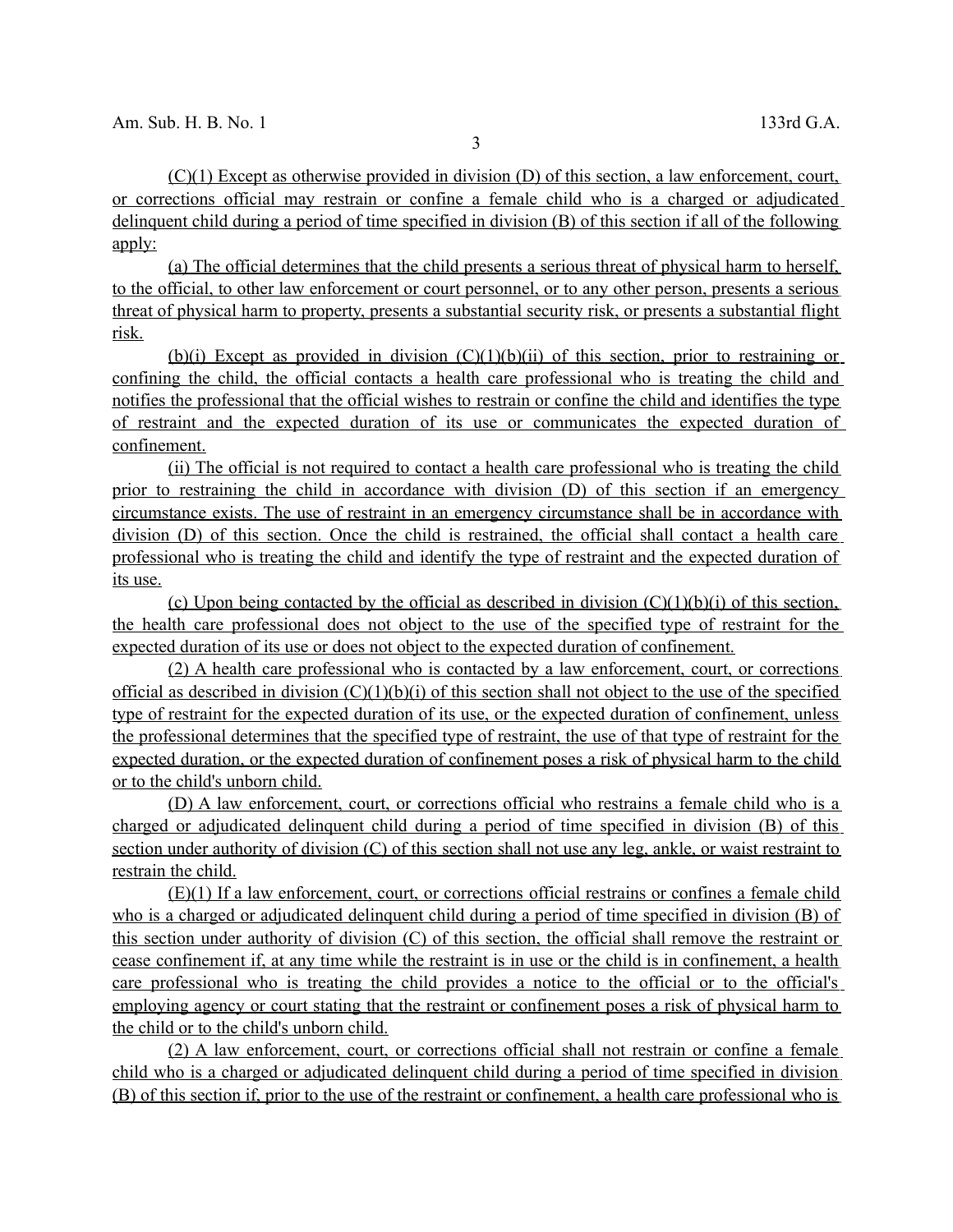treating the child provides a notice to the official or to the official's employing agency or court stating that any restraint or confinement of the child during a period of time specified in division (B) of this section poses a risk of physical harm to the child or to the child's unborn child. A notice provided as described in this division applies throughout all periods of time specified in division (B) of this section that occur after the provision of the notice.

(F)(1) Whoever violates division (B) of this section is guilty of interfering with civil rights in violation of division (B) of section 2921.45 of the Revised Code.

 (2) A female child who is restrained or confined in violation of division (B) of this section may commence a civil action under section 2307.60 of the Revised Code against the law enforcement, court, or corrections official who committed the violation, against the official's employing agency or court, or against both the official and the official's employing agency or court. In the action, in addition to the full damages specified in section 2307.60 of the Revised Code, the child may recover punitive damages, the costs of maintaining the action and reasonable attorney's fees, or both punitive damages and the costs of maintaining the action and reasonable attorney's fees.

(3) Divisions  $(F)(1)$  and (2) of this section do not limit any right of a person to obtain injunctive relief or to recover damages in a civil action under any other statutory or common law of this state or the United States.

Sec. 2901.10. (A) As used in this section:

(1) "Charged or convicted criminal offender" means any woman to whom both of the following apply:

(a) The woman is charged with a crime or, with respect to a crime, is being tried, has been convicted of or pleaded guilty, or is serving a sentence.

(b) The woman is in custody of any law enforcement, court, or corrections official.

(2) "Health care professional" has the same meaning as in section 2108.61 of the Revised Code.

(3) "Law enforcement, court, or corrections official" means any officer or employee of this state or a political subdivision of this state who has custody or control of any woman who is a charged or convicted criminal offender.

(4) "Restrain" means to use any shackles, handcuffs, or other physical restraint.

(5) "Confine" means to place in solitary confinement in an enclosed space.

(6) "Unborn child" means a member of the species homo sapiens who is carried in the womb of a woman who is a charged or convicted criminal offender, during a period that begins with fertilization and continues until live birth occurs.

(7) "Emergency circumstance" means a sudden, urgent, unexpected incident or occurrence that requires an immediate reaction and restraint of the charged or convicted criminal offender who is pregnant for an emergency situation faced by a law enforcement, court, or corrections official.

(B) Except as otherwise provided in division (C) of this section, no law enforcement, court, or corrections official, with knowledge that the woman is pregnant or was pregnant, shall knowingly restrain or confine a woman who is a charged or convicted criminal offender during any of the following periods of time:

(1) If the woman is pregnant, at any time during her pregnancy;

(2) If the woman is pregnant, during transport to a hospital, during labor, or during delivery;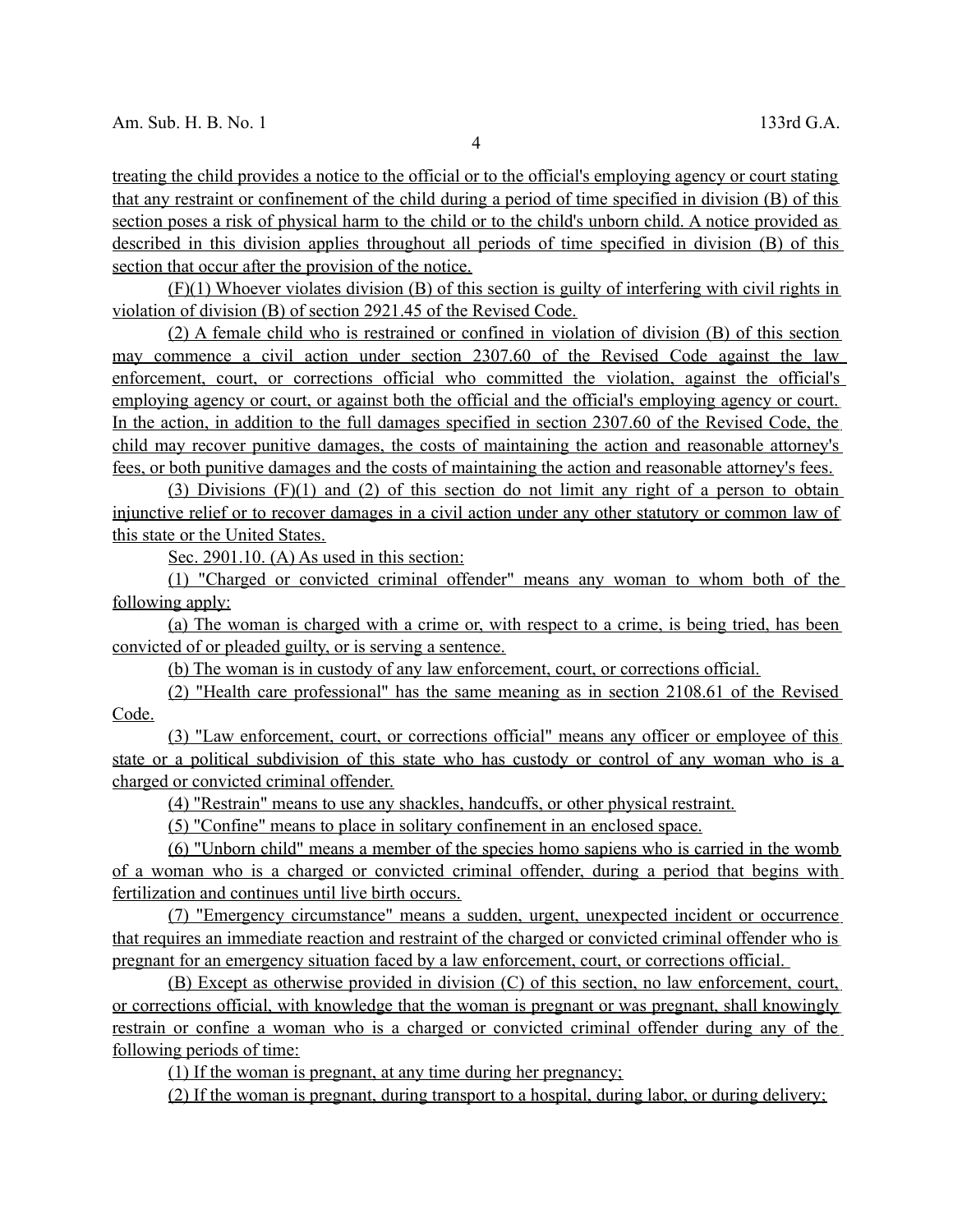(3) If the woman was pregnant, during any period of postpartum recovery up to six weeks after the woman's pregnancy.

(C)(1) Except as otherwise provided in division (D) of this section, a law enforcement, court, or corrections official may restrain or confine a woman who is a charged or convicted criminal offender during a period of time specified in division (B) of this section if all of the following apply:

 (a) The official determines that the woman presents a serious threat of physical harm to herself, to the official, to other law enforcement or court personnel, or to any other person, presents a serious threat of physical harm to property, presents a substantial security risk, or presents a substantial flight risk.

(b)(i) Except as otherwise provided in division  $(C)(1)(b)(ii)$  of this section, prior to restraining or confining the woman, the official contacts a health care professional who is treating the woman and notifies the professional that the official wishes to restrain or confine the woman and identifies the type of restraint and the expected duration of its use or communicates the expected duration of confinement.

(ii) The official is not required to contact a health care professional who is treating the woman prior to restraining the woman in accordance with division (D) of this section if an emergency circumstance exists. The use of restraint in an emergency circumstance shall be in accordance with division (D) of this section. Once the woman is restrained, the official shall contact a health care professional who is treating the woman and identify the type of restraint and the expected duration of its use.

(c) Upon being contacted by the official as described in division  $(C)(1)(b)(i)$  of this section, the health care professional does not object to the use of the specified type of restraint for the expected duration of its use or does not object to the expected duration of confinement.

(2) A health care professional who is contacted by a law enforcement, court, or corrections official as described in division  $(C)(1)(b)(i)$  of this section shall not object to the use of the specified type of restraint for the expected duration of its use, or the expected duration of confinement, unless the professional determines that the specified type of restraint, the use of that type of restraint for the expected duration, or the expected duration of confinement poses a risk of physical harm to the woman or to the woman's unborn child.

(D) A law enforcement, court, or corrections official who restrains a woman who is a charged or convicted criminal offender during a period of time specified in division (B) of this section under authority of division (C) of this section shall not use any leg, ankle, or waist restraint to restrain the woman.

(E)(1) If a law enforcement, court, or corrections official restrains or confines a woman who is a charged or convicted criminal offender during a period of time specified in division (B) of this section under authority of division (C) of this section, the official shall remove the restraint or cease confinement if, at any time while the restraint is in use or the woman is in confinement, a health care professional who is treating the woman provides a notice to the official or to the official's employing agency or court stating that the restraint or confinement poses a risk of physical harm to the woman or to the woman's unborn child.

(2) A law enforcement, court, or corrections official shall not restrain or confine a woman who is a charged or convicted criminal offender during a period of time specified in division (B) of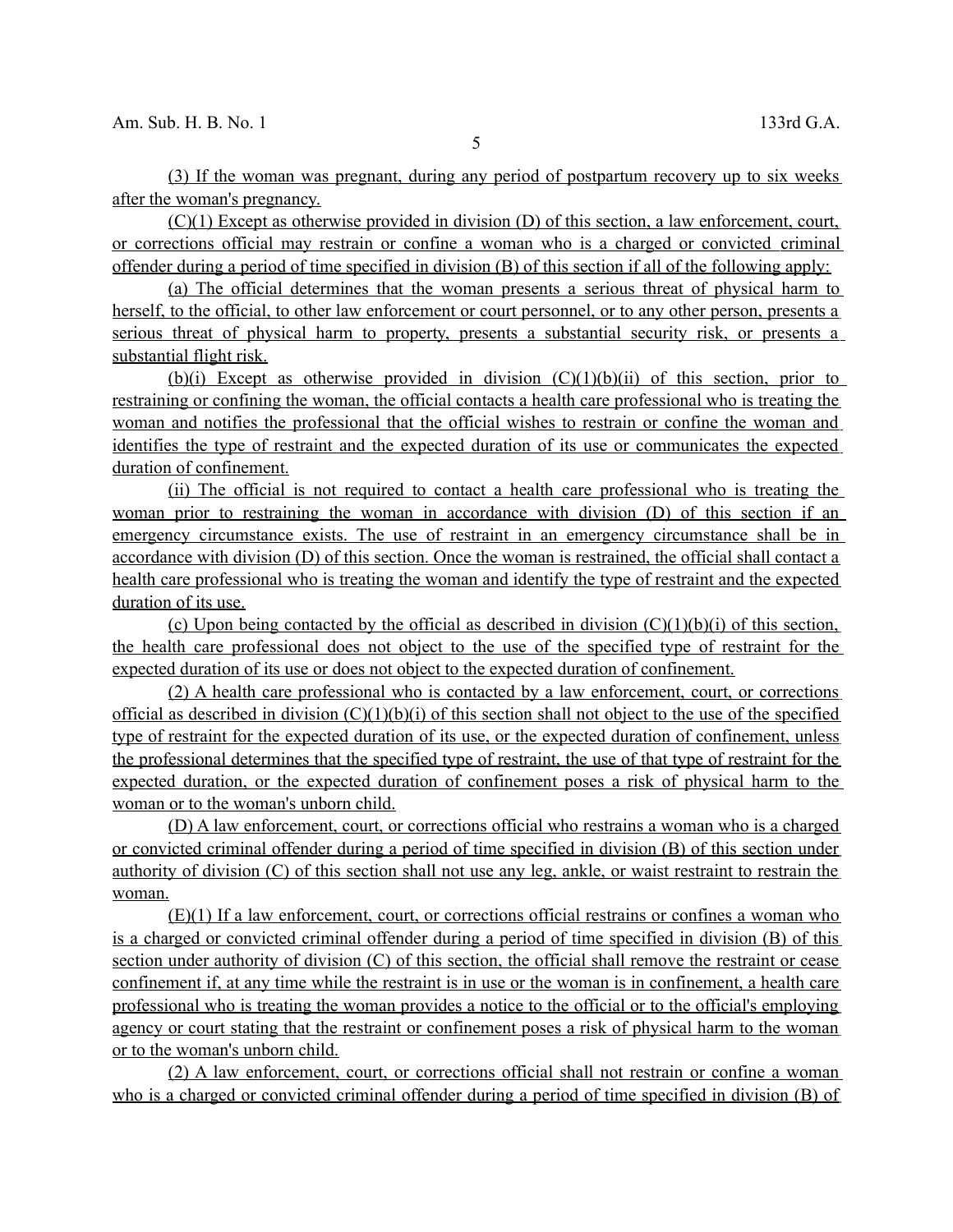this section if, prior to the use of the restraint or confinement, a health care professional who is treating the woman provides a notice to the official or to the official's employing agency or court stating that any restraint or confinement of the woman during a period of time specified in division (B) of this section poses a risk of physical harm to the woman or to the woman's unborn child. A notice provided as described in this division applies throughout all periods of time specified in division (B) of this section that occur after the provision of the notice.

(F)(1) Whoever violates division (B) of this section is guilty of interfering with civil rights in violation of division (B) of section 2921.45 of the Revised Code.

(2) A woman who is restrained or confined in violation of division (B) of this section may commence a civil action under section 2307.60 of the Revised Code against the law enforcement, court, or corrections official who committed the violation, against the official's employing agency or court, or against both the official and the official's employing agency or court. In the action, in addition to the full damages specified in section 2307.60 of the Revised Code, the woman may recover punitive damages, the costs of maintaining the action and reasonable attorney's fees, or both punitive damages and the costs of maintaining the action and reasonable attorney's fees.

(3) Divisions (F)(1) and (2) of this section do not limit any right of a person to obtain injunctive relief or to recover damages in a civil action under any other statutory or common law of this state or the United States.

Sec. 2921.45. (A) No public servant, under color of his the public servant's office, employment, or authority, shall knowingly deprive, or conspire or attempt to deprive any person of a constitutional or statutory right.

(B) No law enforcement, court, or corrections official shall violate division (B) of section 2152.75 or section 2901.10 of the Revised Code.

(C) Whoever violates this section is guilty of interfering with civil rights, a misdemeanor of the first degree.

Sec. 2929.15. (A)(1) If in sentencing an offender for a felony the court is not required to impose a prison term, a mandatory prison term, or a term of life imprisonment upon the offender, the court may directly impose a sentence that consists of one or more community control sanctions authorized pursuant to section 2929.16, 2929.17, or 2929.18 of the Revised Code. If the court is sentencing an offender for a fourth degree felony OVI offense under division (G)(1) of section 2929.13 of the Revised Code, in addition to the mandatory term of local incarceration imposed under that division and the mandatory fine required by division (B)(3) of section 2929.18 of the Revised Code, the court may impose upon the offender a community control sanction or combination of community control sanctions in accordance with sections 2929.16 and 2929.17 of the Revised Code. If the court is sentencing an offender for a third or fourth degree felony OVI offense under division (G)(2) of section 2929.13 of the Revised Code, in addition to the mandatory prison term or mandatory prison term and additional prison term imposed under that division, the court also may impose upon the offender a community control sanction or combination of community control sanctions under section 2929.16 or 2929.17 of the Revised Code, but the offender shall serve all of the prison terms so imposed prior to serving the community control sanction.

The duration of all community control sanctions imposed-upon on an offender under this division shall not exceed five years. If the offender absconds or otherwise leaves the jurisdiction of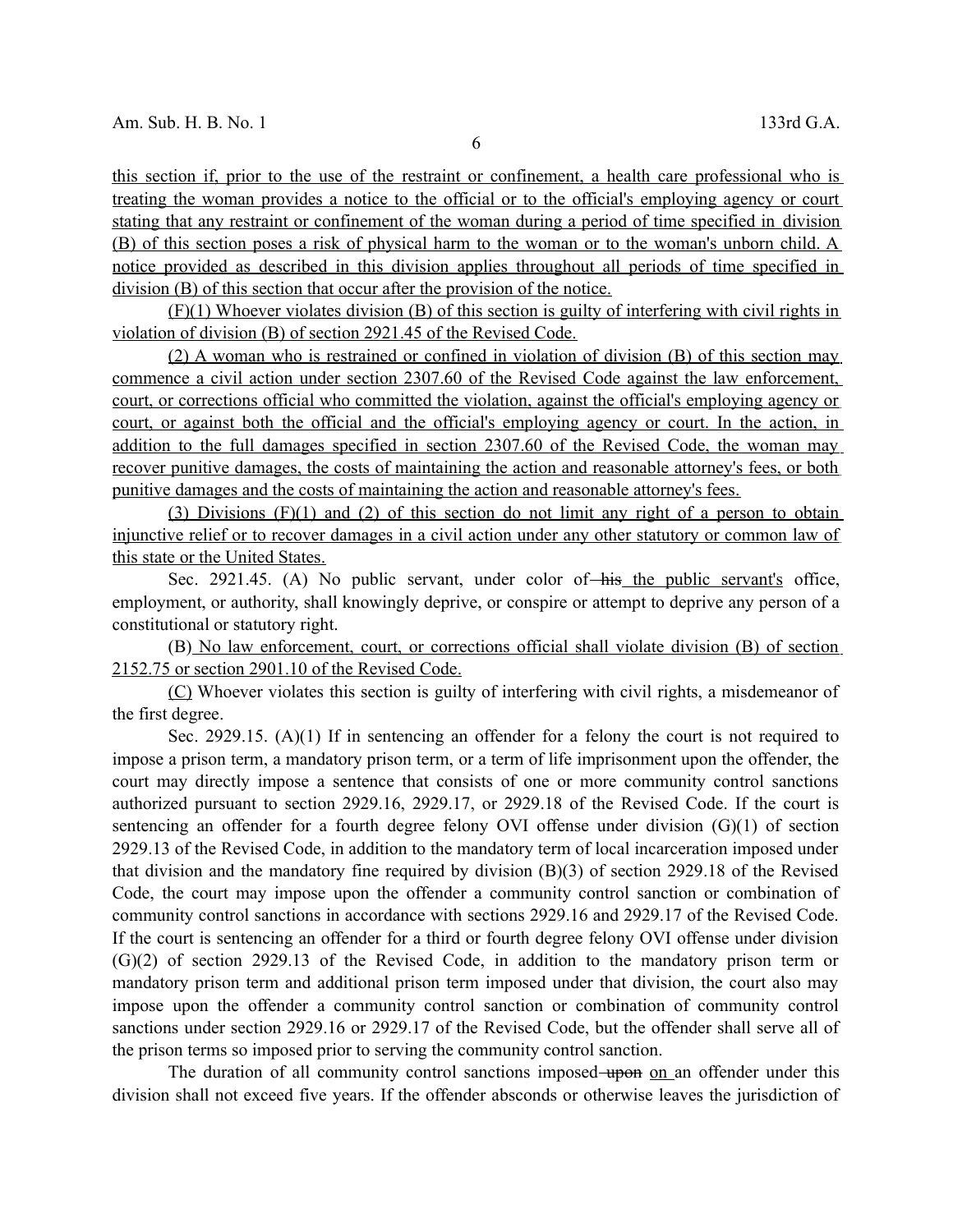the court in which the offender resides without obtaining permission from the court or the offender's probation officer to leave the jurisdiction of the court, or if the offender is confined in any institution for the commission of any offense while under a community control sanction, the period of the community control sanction ceases to run until the offender is brought before the court for its further action. If the court sentences the offender to one or more nonresidential sanctions under section 2929.17 of the Revised Code, the court shall impose as a condition of the nonresidential sanctions that, during the period of the sanctions, the offender must abide by the law and must not leave the state without the permission of the court or the offender's probation officer. The court may impose any other conditions of release under a community control sanction that the court considers appropriate, including, but not limited to, requiring that the offender not ingest or be injected with a drug of abuse and submit to random drug testing as provided in division (D) of this section to determine whether the offender ingested or was injected with a drug of abuse and requiring that the results of the drug test indicate that the offender did not ingest or was not injected with a drug of abuse.

(2)(a) If a court sentences an offender to any community control sanction or combination of community control sanctions authorized pursuant to section 2929.16, 2929.17, or 2929.18 of the Revised Code, the court shall place the offender under the general control and supervision of a department of probation in the county that serves the court for purposes of reporting to the court a violation of any condition of the sanctions, any condition of release under a community control sanction imposed by the court, a violation of law, or the departure of the offender from this state without the permission of the court or the offender's probation officer. Alternatively, if the offender resides in another county and a county department of probation has been established in that county or that county is served by a multicounty probation department established under section 2301.27 of the Revised Code, the court may request the court of common pleas of that county to receive the offender into the general control and supervision of that county or multicounty department of probation for purposes of reporting to the court a violation of any condition of the sanctions, any condition of release under a community control sanction imposed by the court, a violation of law, or the departure of the offender from this state without the permission of the court or the offender's probation officer, subject to the jurisdiction of the trial judge over and with respect to the person of the offender, and to the rules governing that department of probation.

If there is no department of probation in the county that serves the court, the court shall place the offender, regardless of the offender's county of residence, under the general control and supervision of the adult parole authority or an entity authorized under division (B) of section 2301.27 of the Revised Code to provide probation and supervisory services to counties for purposes of reporting to the court a violation of any of the sanctions, any condition of release under a community control sanction imposed by the court, a violation of law, or the departure of the offender from this state without the permission of the court or the offender's probation officer.

(b) If the court imposing sentence—upon on an offender sentences the offender to any community control sanction or combination of community control sanctions authorized pursuant to section 2929.16, 2929.17, or 2929.18 of the Revised Code, and if the offender violates any condition of the sanctions, violates any condition of release under a community control sanction imposed by the court, violates any law, or departs the state without the permission of the court or the offender's

7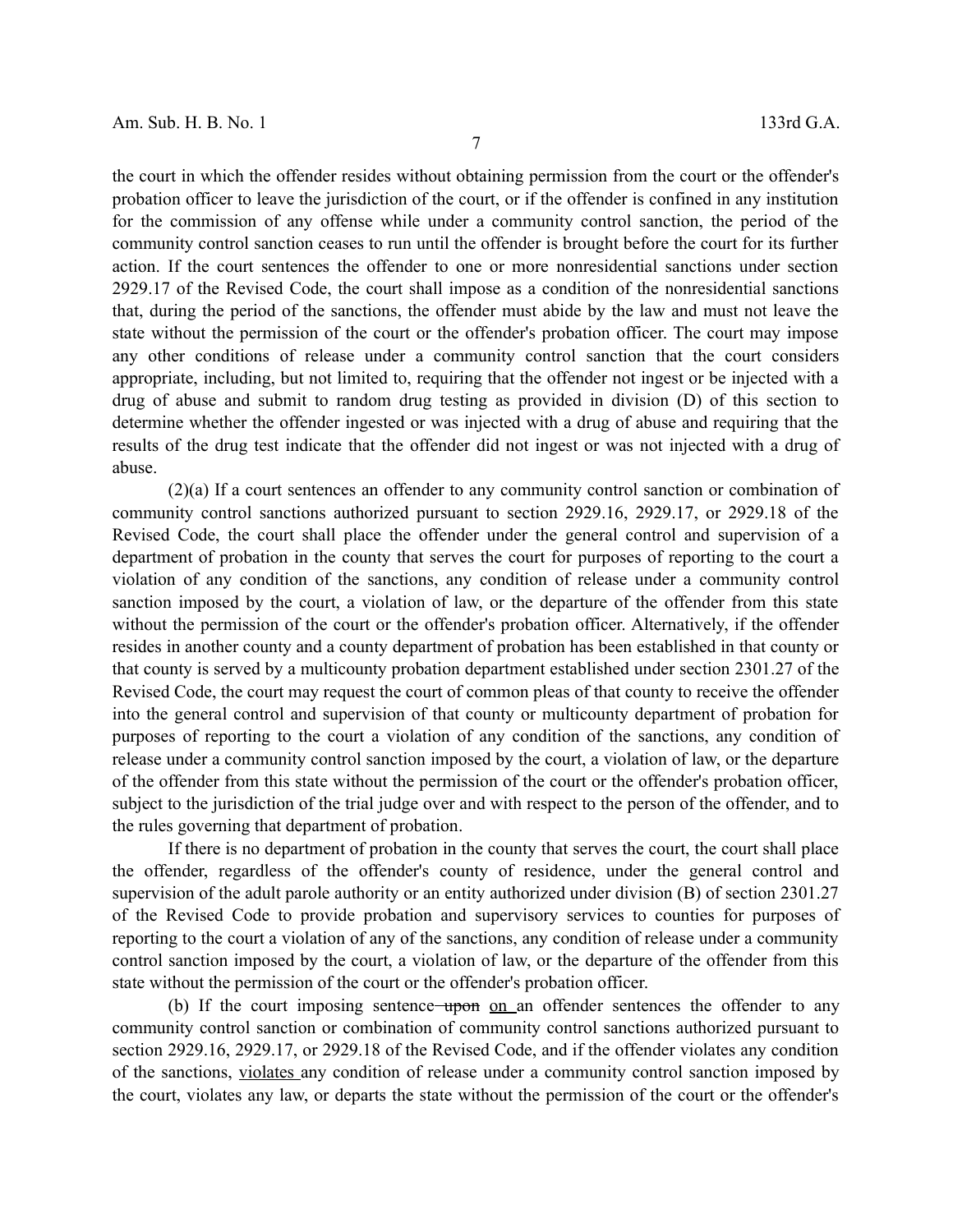probation officer, the public or private person or entity that operates or administers the sanction or the program or activity that comprises the sanction shall report the violation or departure directly to the sentencing court, or shall report the violation or departure to the county or multicounty department of probation with general control and supervision over the offender under division  $(A)(2)(a)$  of this section or the officer of that department who supervises the offender, or, if there is no such department with general control and supervision over the offender under that division, to the adult parole authority or an entity authorized under division (B) of section 2301.27 of the Revised Code to provide probation and supervisory services to the county. If the public or private person or entity that operates or administers the sanction or the program or activity that comprises the sanction reports the violation or departure to the county or multicounty department of probation, the adult parole authority, or any other entity providing probation and supervisory services to the county, the department's, authority's, or other entity's officers may treat the offender as if the offender were on probation and in violation of the probation, and shall report the violation of the condition of the sanction, any condition of release under a community control sanction imposed by the court, the violation of law, or the departure from the state without the required permission to the sentencing court.

(3) If an offender who is eligible for community control sanctions under this section admits to being drug addicted or the court has reason to believe that the offender is drug addicted, and if the offense for which the offender is being sentenced was related to the addiction, the court may require that the offender be assessed by a properly credentialed professional within a specified period of time and shall require the professional to file a written assessment of the offender with the court. If a court imposes treatment and recovery support services as a community control sanction, the court shall direct the level and type of treatment and recovery support services after consideration of the written assessment, if available at the time of sentencing, and recommendations of the professional and other treatment and recovery support services providers.

(4) If an assessment completed pursuant to division (A)(3) of this section indicates that the offender is addicted to drugs or alcohol, the court may include in any community control sanction imposed for a violation of section 2925.02, 2925.03, 2925.04, 2925.05, 2925.06, 2925.11, 2925.13, 2925.22, 2925.23, 2925.36, or 2925.37 of the Revised Code a requirement that the offender participate in alcohol and drug addiction services and recovery supports certified under section 5119.36 of the Revised Code or offered by a properly credentialed community addiction services provider.

(B)(1) If the conditions of a community control sanction imposed for a felony are violated or if the offender violates a law or leaves the state without the permission of the court or the offender's probation officer, the sentencing court may impose upon on the violator one or more of the following penalties:

(a) A longer time under the same sanction if the total time under the sanctions does not exceed the five-year limit specified in division (A) of this section;

(b) A more restrictive sanction under section 2929.16, 2929.17, or 2929.18 of the Revised Code, including but not limited to, a new term in a community-based correctional facility, halfway house, or jail pursuant to division (A)(6) of section 2929.16 of the Revised Code;

(c) A prison term on the offender pursuant to section 2929.14 of the Revised Code and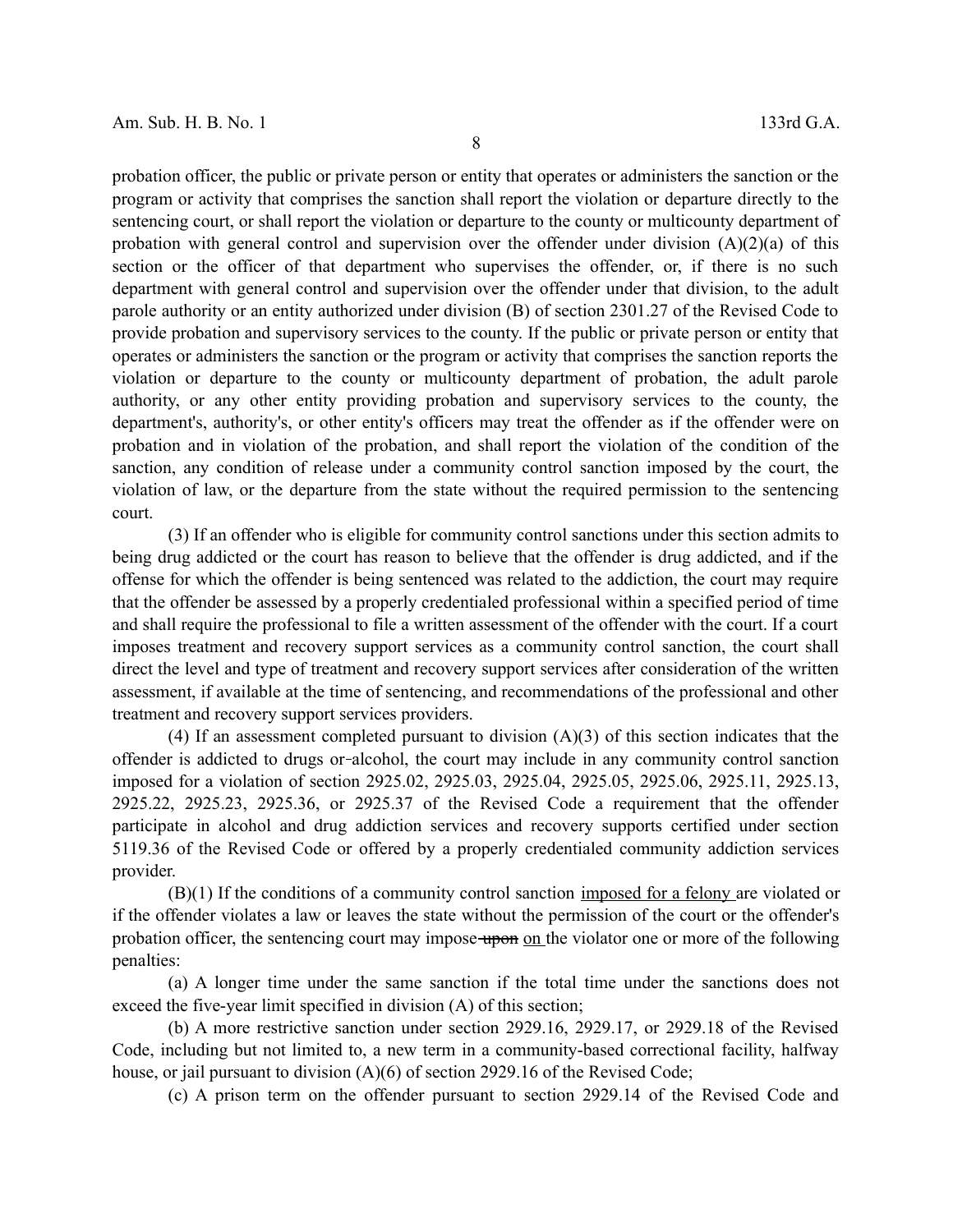division (B)(3) of this section, provided that a prison term imposed under this division is subject to the following limitations, as applicable:

(i) If the prison term is imposed for any technical violation of the conditions of a community control sanction imposed for a felony of the fifth degree or for any violation of law committed while under a community control sanction imposed for such a felony that consists of a new criminal offense and that is not a felony, the prison term shall not exceed ninety days, provided that if the remaining period of community control at the time of the violation or the remaining period of the suspended prison sentence at that time is less than ninety days, the prison term shall not exceed the length of the remaining period of community control or the remaining period of the suspended prison sentence. If the court imposes a prison term as described in this division, division  $(B)(2)(b)$  of this section applies.

(ii) If the prison term is imposed for any technical violation of the conditions of a community control sanction imposed for a felony of the fourth degree that is not an offense of violence and is not a sexually oriented offense <del>or for any violation of law committed while under a community control</del> sanction imposed for such a felony that consists of a new criminal offense and that is not a felony, the prison term shall not exceed one hundred eighty days, provided that if the remaining period of the community control at the time of the violation or the remaining period of the suspended prison sentence at that time is less than one hundred eighty days, the prison term shall not exceed the length of the remaining period of community control or the remaining period of the suspended prison sentence. If the court imposes a prison term as described in this division, division (B)(2)(b) of this section applies.

 $(2)(a)$  If an offender was acting pursuant to division  $(B)(2)(b)$  of section 2925.11 of the Revised Code and in so doing violated the conditions of a community control sanction based on a minor drug possession offense, as defined in section 2925.11 of the Revised Code, the sentencing court may consider the offender's conduct in seeking or obtaining medical assistance for another in good faith or for self or may consider the offender being the subject of another person seeking or obtaining medical assistance in accordance with that division as a mitigating factor before imposing any of the penalties described in division (B)(1) of this section.

(b) If a court imposes a prison term on an offender under division  $(B)(1)(c)(i)$  or (ii) of this section for a technical violation of the conditions of a community control sanction, one of the following is applicable with respect to the time that the offender spends in prison under the term:

(i) Subject to division  $(B)(2)(b)(ii)$  of this section, it shall be credited against the offender's community control sanction that was being served at the time of the violation, and the remaining time under that community control sanction shall be reduced by the time that the offender spends in prison under the prison term. The offender upon release from the prison term shall continue serving the remaining time under the community control sanction, as reduced under this division.

(ii) If the offender at the time of the violation was serving a community control sanction as part of a suspended prison sentence, it shall be credited against the offender's community control sanction that was being served at the time of the violation and against the suspended prison sentence, and the remaining time under that community control sanction and under the suspended prison sentence shall be reduced by the time that the offender spends in prison under the prison term. The offender upon release from the prison term shall continue serving the remaining time under the

9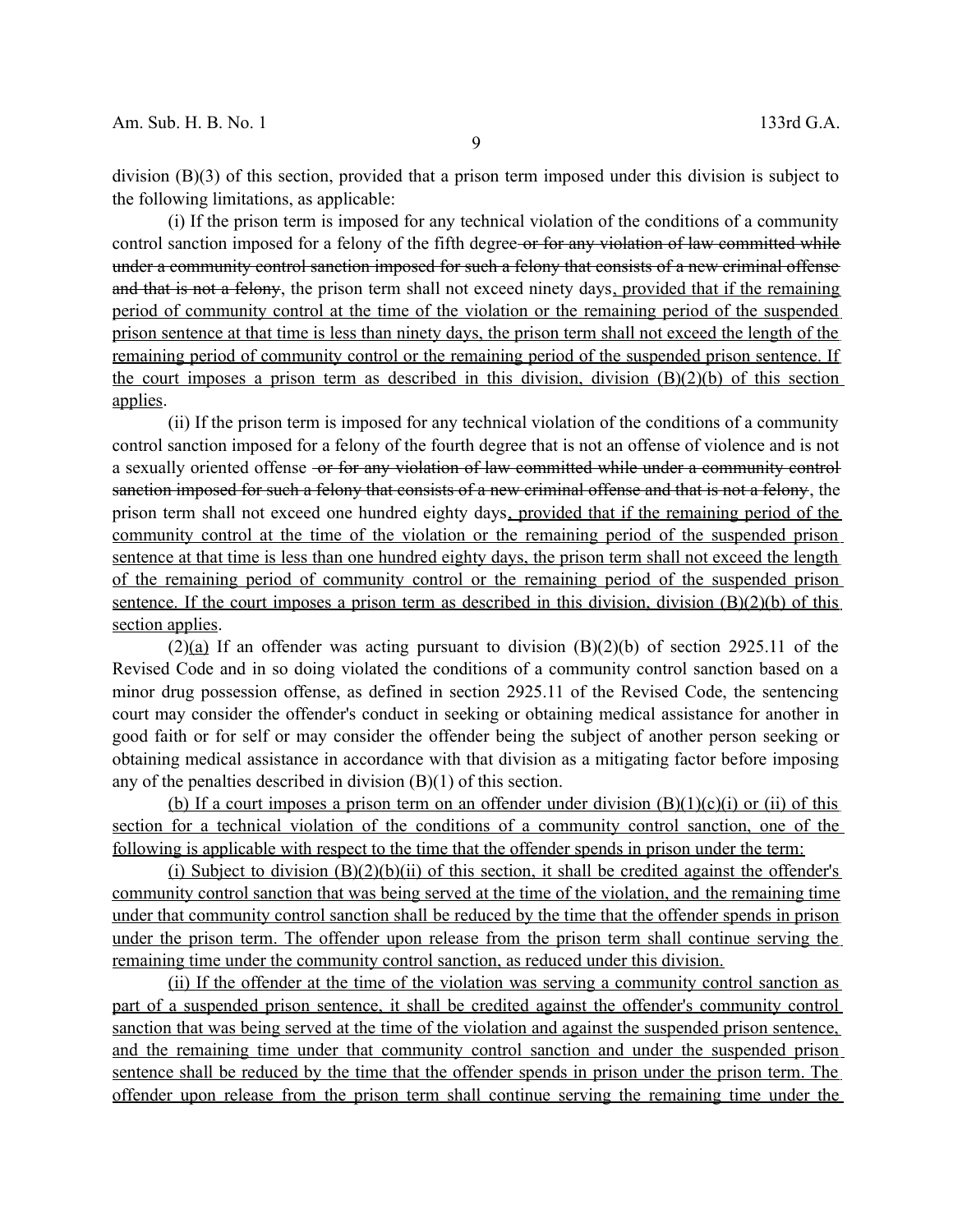community control sanction, as reduced under this division.

(c) A court is not limited in the number of times it may sentence an offender to a prison term under division  $(B)(1)(c)$  of this section for a violation of the conditions of a community control sanction or for a violation of a law or leaving the state without the permission of the court or the offender's probation officer. If an offender who is under a community control sanction violates the conditions of the sanction or violates a law or leaves the state without the permission of the court or the offender's probation officer, is sentenced to a prison term for the violation or conduct, is released from the term after serving it, and subsequently violates the conditions of the sanction or violates a law or leaves the state without the permission of the court or the offender's probation officer, the court may impose a new prison term sanction on the offender under division (B)(1)(c) of this section for the subsequent violation or conduct.

 $(3)$  The prison term, if any, imposed upon on a violator pursuant to this division and division (B)(1) of this section shall be within the range of prison terms described in this division and shall not exceed the prison term specified in the notice provided to the offender at the sentencing hearing pursuant to division (B)(2) of section 2929.19 of the Revised Code. The court may reduce the longer period of time that the offender is required to spend under the longer sanction, the more restrictive sanction, or a prison term imposed pursuant to division (B)(1) of this section by the time the offender successfully spent under the sanction that was initially imposed. Except as otherwise specified in this division, the prison term imposed under this division and division (B)(1) of this section shall be within the range of prison terms available as a definite term for the offense for which the sanction that was violated was imposed. If the offense for which the sanction that was violated was imposed is a felony of the first or second degree committed on or after-the effective date of this amendment March 22, 2019, the prison term so imposed under this division shall be within the range of prison terms available as a minimum term for the offense under division  $(A)(1)(a)$  or  $(2)(a)$  of section 2929.14 of the Revised Code.

(C) If an offender, for a significant period of time, fulfills the conditions of a sanction imposed pursuant to section 2929.16, 2929.17, or 2929.18 of the Revised Code in an exemplary manner, the court may reduce the period of time under the sanction or impose a less restrictive sanction, but the court shall not permit the offender to violate any law or permit the offender to leave the state without the permission of the court or the offender's probation officer.

 $(D)(1)$  If a court under division  $(A)(1)$  of this section imposes a condition of release under a community control sanction that requires the offender to submit to random drug testing, the department of probation, the adult parole authority, or any other entity that has general control and supervision of the offender under division  $(A)(2)(a)$  of this section may cause the offender to submit to random drug testing performed by a laboratory or entity that has entered into a contract with any of the governmental entities or officers authorized to enter into a contract with that laboratory or entity under section 341.26, 753.33, or 5120.63 of the Revised Code.

(2) If no laboratory or entity described in division  $(D)(1)$  of this section has entered into a contract as specified in that division, the department of probation, the adult parole authority, or any other entity that has general control and supervision of the offender under division  $(A)(2)(a)$  of this section shall cause the offender to submit to random drug testing performed by a reputable public laboratory to determine whether the individual who is the subject of the drug test ingested or was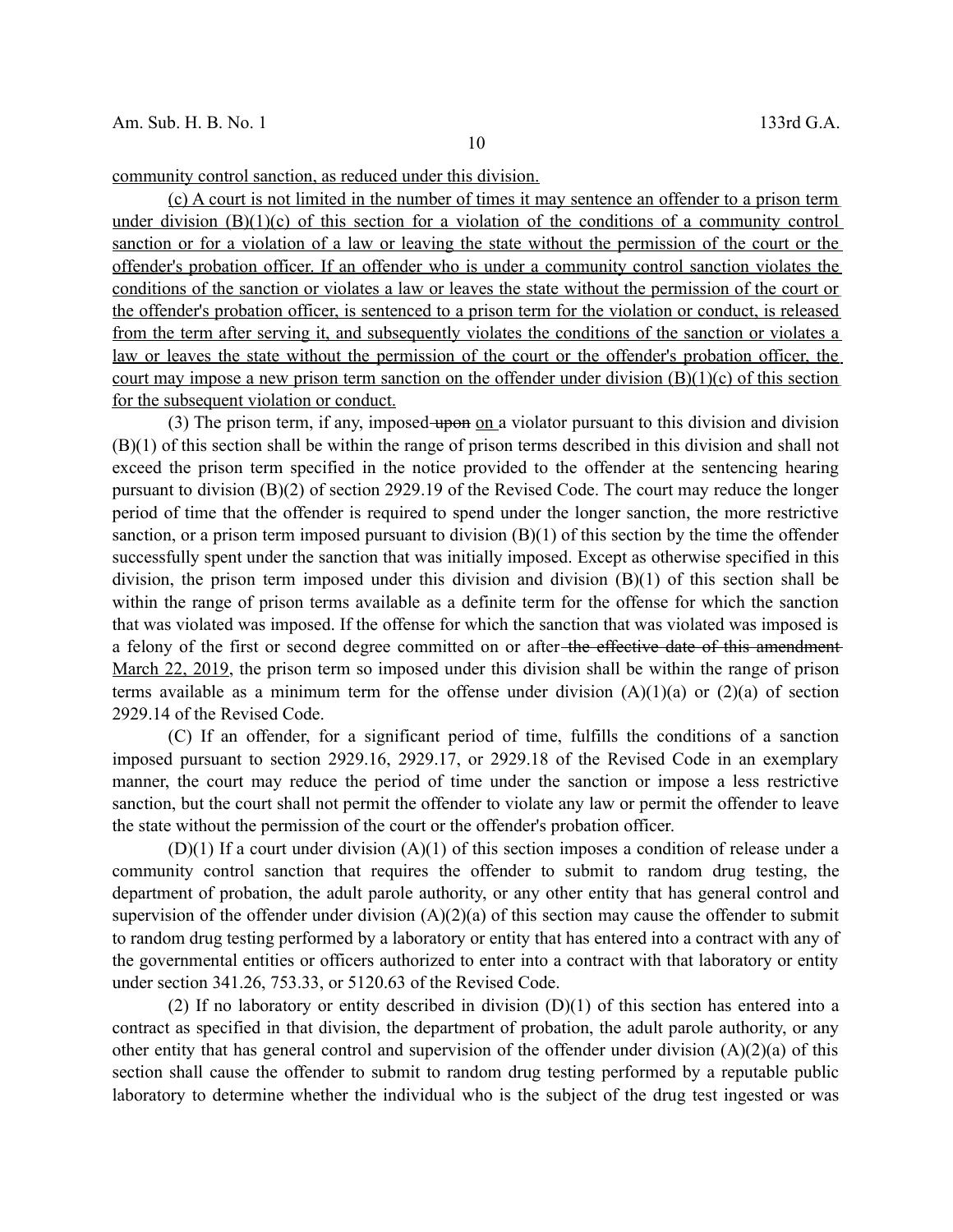injected with a drug of abuse.

(3) A laboratory or entity that has entered into a contract pursuant to section 341.26, 753.33, or 5120.63 of the Revised Code shall perform the random drug tests under division  $(D)(1)$  of this section in accordance with the applicable standards that are included in the terms of that contract. A public laboratory shall perform the random drug tests under division (D)(2) of this section in accordance with the standards set forth in the policies and procedures established by the department of rehabilitation and correction pursuant to section 5120.63 of the Revised Code. An offender who is required under division (A)(1) of this section to submit to random drug testing as a condition of release under a community control sanction and whose test results indicate that the offender ingested or was injected with a drug of abuse shall pay the fee for the drug test if the department of probation, the adult parole authority, or any other entity that has general control and supervision of the offender requires payment of a fee. A laboratory or entity that performs the random drug testing on an offender under division  $(D)(1)$  or  $(2)$  of this section shall transmit the results of the drug test to the appropriate department of probation, the adult parole authority, or any other entity that has general control and supervision of the offender under division  $(A)(2)(a)$  of this section.

(E) As used in this section, "technical violation" means a violation of the conditions of a community control sanction imposed for a felony of the fifth degree, or for a felony of the fourth degree that is not an offense of violence and is not a sexually oriented offense, and to which neither of the following applies:

(1) The violation consists of a new criminal offense that is a felony or that is a misdemeanor other than a minor misdemeanor, and the violation is committed while under the community control sanction.

(2) The violation consists of or includes the offender's articulated or demonstrated refusal to participate in the community control sanction imposed on the offender or any of its conditions, and the refusal demonstrates to the court that the offender has abandoned the objects of the community control sanction or condition.

Sec. 2951.041. (A)(1) If an offender is charged with a criminal offense, including but not limited to a violation of section 2913.02, 2913.03, 2913.11, 2913.21, 2913.31, or 2919.21 of the Revised Code, and the court has reason to believe that drug or alcohol usage by the offender was a factor leading to the criminal offense with which the offender is charged or that, at the time of committing that offense, the offender had a mental illness, was a person with an intellectual disability, or was a victim of a violation of section 2905.32 or 2907.21 of the Revised Code and that the mental illness, status as a person with an intellectual disability, or fact that the offender was a victim of a violation of section 2905.32 or 2907.21 of the Revised Code was a factor leading to the offender's criminal behavior, the court may accept, prior to the entry of a guilty plea, the offender's request for intervention in lieu of conviction. The request shall include a statement from the offender as to whether the offender is alleging that drug or alcohol usage by the offender was a factor leading to the criminal offense with which the offender is charged or is alleging that, at the time of committing that offense, the offender had a mental illness, was a person with an intellectual disability, or was a victim of a violation of section 2905.32 or 2907.21 of the Revised Code and that the mental illness, status as a person with an intellectual disability, or fact that the offender was a victim of a violation of section 2905.32 or 2907.21 of the Revised Code was a factor leading to the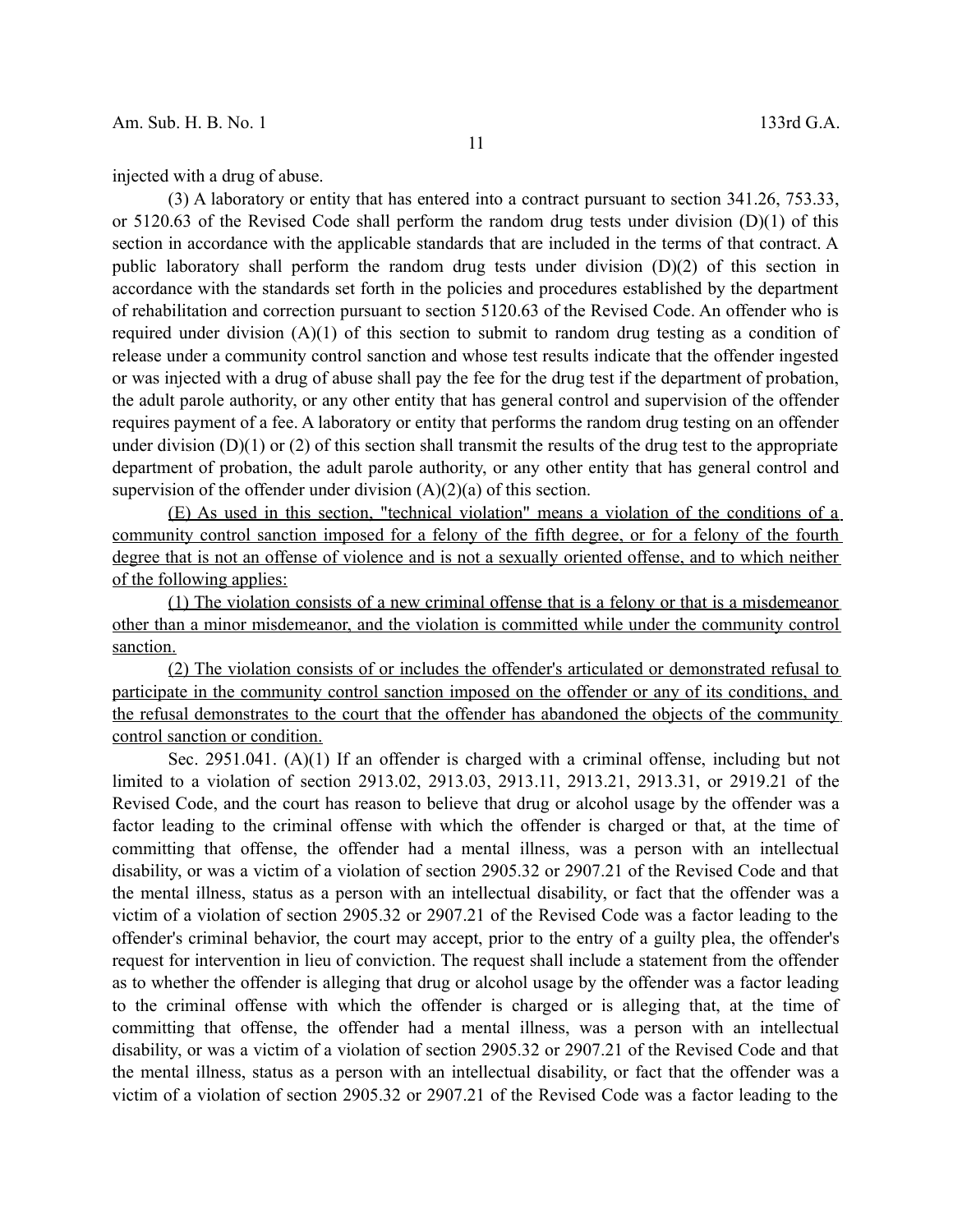criminal offense with which the offender is charged. The request also shall include a waiver of the defendant's right to a speedy trial, the preliminary hearing, the time period within which the grand jury may consider an indictment against the offender, and arraignment, unless the hearing, indictment, or arraignment has already occurred. The Unless an offender alleges that drug or alcohol usage by the offender was a factor leading to the criminal offense with which the offender is charged, the court may reject an offender's request without a hearing. If the court elects to consider an offender's request or the offender alleges that drug or alcohol usage by the offender was a factor leading to the criminal offense with which the offender is charged, the court shall conduct a hearing to determine whether the offender is eligible under this section for intervention in lieu of conviction and shall stay all criminal proceedings pending the outcome of the hearing. If the court schedules a hearing, the court shall order an assessment of the offender for the purpose of determining the offender's program eligibility for intervention in lieu of conviction and recommending an appropriate intervention plan.

If the offender alleges that drug or alcohol usage by the offender was a factor leading to the criminal offense with which the offender is charged, the court may order that the offender be assessed by a community addiction services provider or a properly credentialed professional for the purpose of determining the offender's program eligibility for intervention in lieu of conviction and recommending an appropriate intervention plan. The community addiction services provider or the properly credentialed professional shall provide a written assessment of the offender to the court.

(2) The victim notification provisions of division (C) of section 2930.06 of the Revised Code apply in relation to any hearing held under division  $(A)(1)$  of this section.

(B) An offender is eligible for intervention in lieu of conviction if the court finds all of the following:

(1) The offender previously has not been convicted of or pleaded guilty to any felony offense of violence.

(2) The offense is not a felony of the first, second, or third degree, is not an offense of violence, is not a felony sex offense, is not a violation of division (A)(1) or (2) of section 2903.06 of the Revised Code, is not a violation of division (A)(1) of section 2903.08 of the Revised Code, is not a violation of division (A) of section 4511.19 of the Revised Code or a municipal ordinance that is substantially similar to that division, and is not an offense for which a sentencing court is required to impose a mandatory prison term.

(3) The offender is not charged with a violation of section 2925.02, 2925.04, or 2925.06 of the Revised Code, is not charged with a violation of section 2925.03 of the Revised Code that is a felony of the first, second, third, or fourth degree, and is not charged with a violation of section 2925.11 of the Revised Code that is a felony of the first or second degree.

(4) If an offender alleges that drug or alcohol usage by the offender was a factor leading to the criminal offense with which the offender is charged, the court has ordered that the offender be assessed by a community addiction services provider or a properly credentialed professional for the purpose of determining the offender's program eligibility for intervention in lieu of conviction and recommending an appropriate intervention plan, the offender has been assessed by a community addiction services provider of that nature or a properly credentialed professional in accordance with the court's order, and the community addiction services provider or properly credentialed professional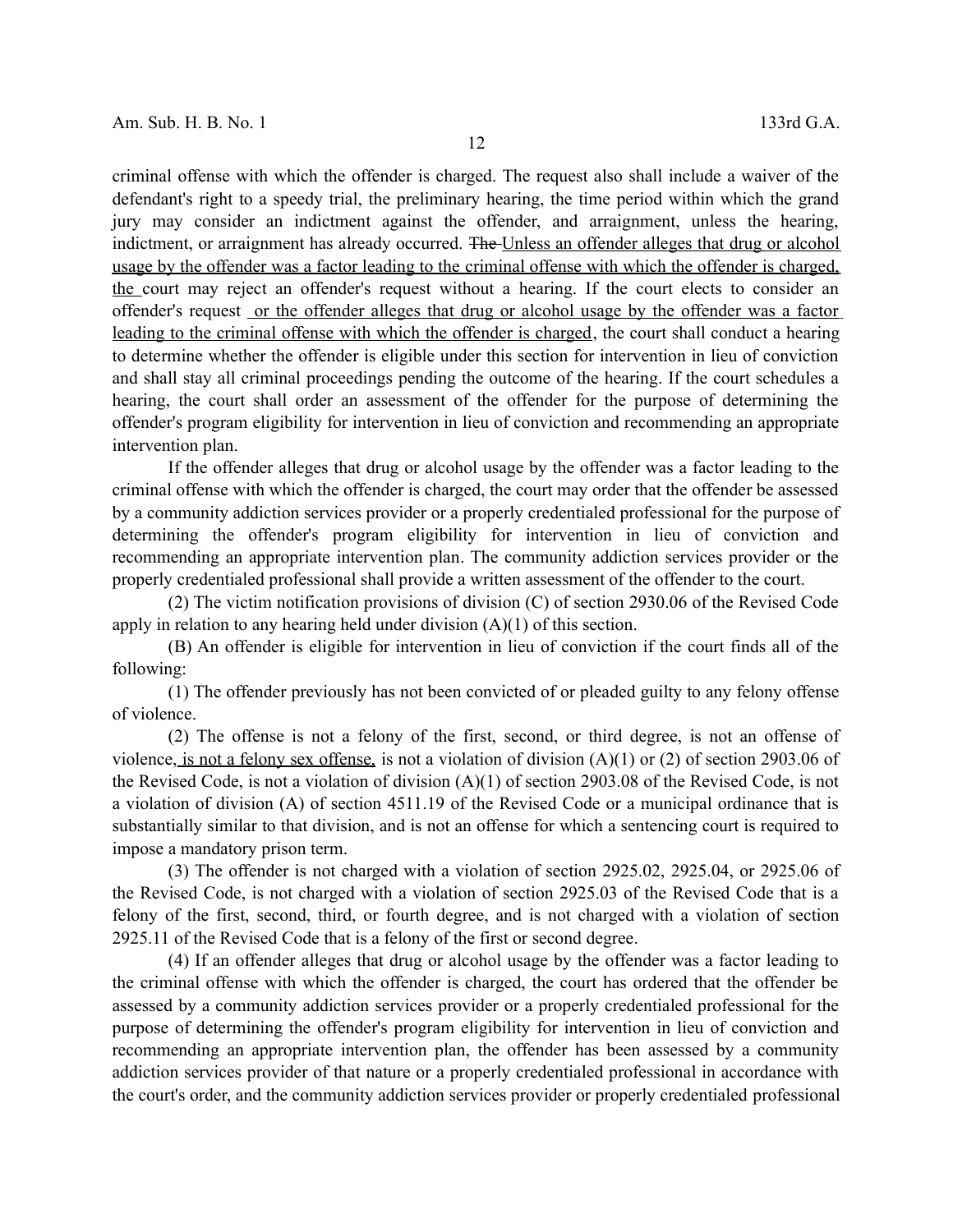has filed the written assessment of the offender with the court.

(5) If an offender alleges that, at the time of committing the criminal offense with which the offender is charged, the offender had a mental illness, was a person with an intellectual disability, or was a victim of a violation of section 2905.32 or 2907.21 of the Revised Code and that the mental illness, status as a person with an intellectual disability, or fact that the offender was a victim of a violation of section 2905.32 or 2907.21 of the Revised Code was a factor leading to that offense, the offender has been assessed by a psychiatrist, psychologist, independent social worker, licensed professional clinical counselor, or independent marriage and family therapist for the purpose of determining the offender's program eligibility for intervention in lieu of conviction and recommending an appropriate intervention plan.

(6) The offender's drug usage, alcohol usage, mental illness, or intellectual disability, or the fact that the offender was a victim of a violation of section 2905.32 or 2907.21 of the Revised Code, whichever is applicable, was a factor leading to the criminal offense with which the offender is charged, intervention in lieu of conviction would not demean the seriousness of the offense, and intervention would substantially reduce the likelihood of any future criminal activity.

(7) The alleged victim of the offense was not sixty-five years of age or older, permanently and totally disabled, under thirteen years of age, or a peace officer engaged in the officer's official duties at the time of the alleged offense.

(8) If the offender is charged with a violation of section 2925.24 of the Revised Code, the alleged violation did not result in physical harm to any person.

(9) The offender is willing to comply with all terms and conditions imposed by the court pursuant to division (D) of this section.

(10) The offender is not charged with an offense that would result in the offender being disqualified under Chapter 4506. of the Revised Code from operating a commercial motor vehicle or would subject the offender to any other sanction under that chapter.

(C) At the conclusion of a hearing held pursuant to division (A) of this section, the court shall enter its determination as to determine whether the offender will be granted intervention in lieu of conviction. In making this determination, the court shall presume that intervention in lieu of conviction is appropriate. If the court finds under this division and division (B) of this section that the offender is eligible for intervention in lieu of conviction and grants the offender's request, the court shall grant the offender's request unless the court finds specific reasons to believe that the candidate's participation in intervention in lieu of conviction would be inappropriate.

If the court denies an eligible offender's request for intervention in lieu of conviction, the court shall state the reasons for the denial, with particularity, in a written entry.

If the court grants the offender's request, the court shall accept the offender's plea of guilty and waiver of the defendant's right to a speedy trial, the preliminary hearing, the time period within which the grand jury may consider an indictment against the offender, and arraignment, unless the hearing, indictment, or arraignment has already occurred. In addition, the court then may stay all criminal proceedings and order the offender to comply with all terms and conditions imposed by the court pursuant to division (D) of this section. If the court finds that the offender is not eligible or does not grant the offender's request, the criminal proceedings against the offender shall proceed as if the offender's request for intervention in lieu of conviction had not been made.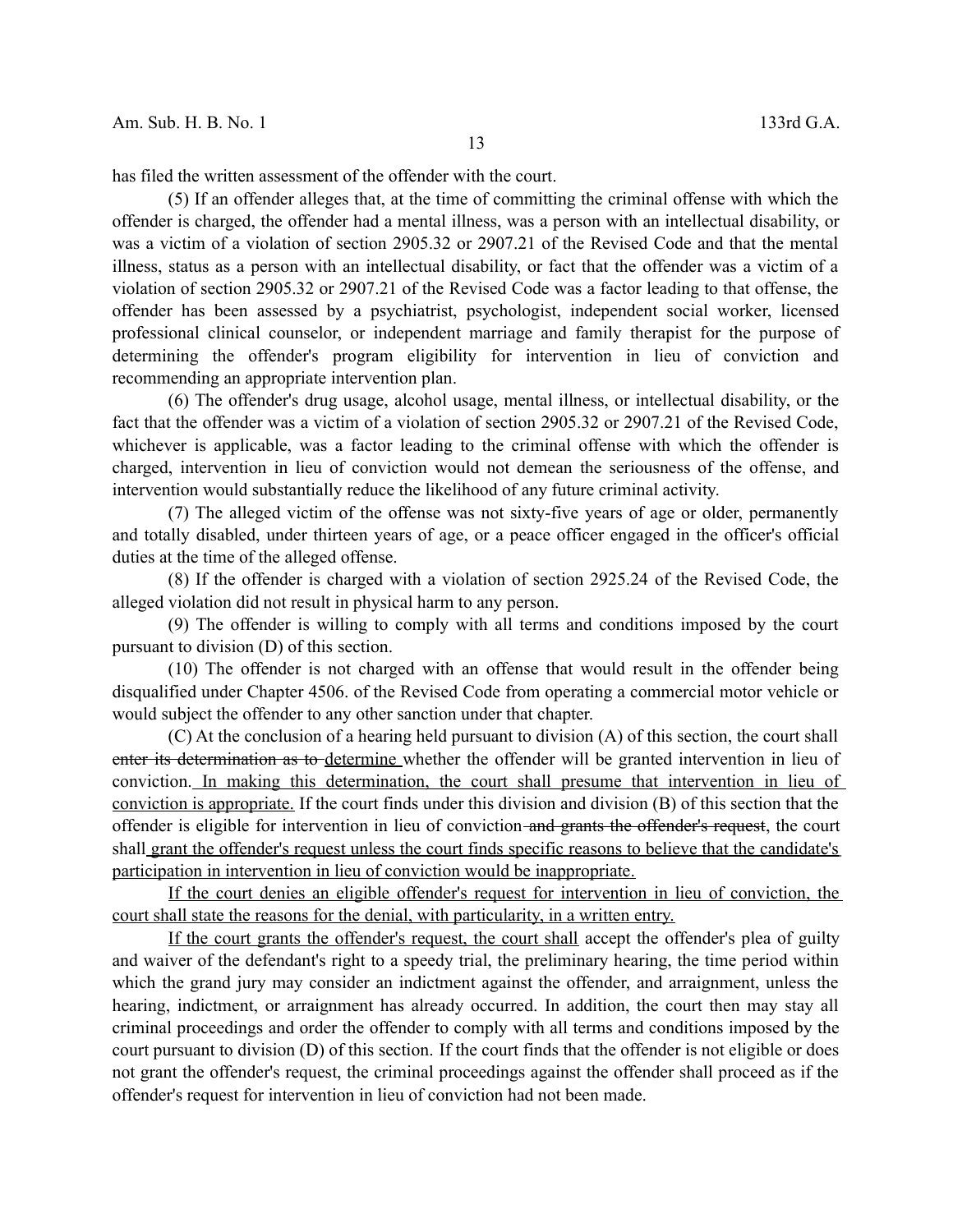(D) If the court grants an offender's request for intervention in lieu of conviction, the court shall place the offender under the general control and supervision of the county probation department, the adult parole authority, or another appropriate local probation or court services agency, if one exists, as if the offender was subject to a community control sanction imposed under section 2929.15, 2929.18, or 2929.25 of the Revised Code. The court shall establish an intervention plan for the offender. The terms and conditions of the intervention plan shall require the offender, for at least one year, but not more than five years, from the date on which the court grants the order of intervention in lieu of conviction, to abstain from the use of illegal drugs and alcohol, to participate in treatment and recovery support services, and to submit to regular random testing for drug and alcohol use and may include any other treatment terms and conditions, or terms and conditions similar to community control sanctions, which may include community service or restitution, that are ordered by the court.

(E) If the court grants an offender's request for intervention in lieu of conviction and the court finds that the offender has successfully completed the intervention plan for the offender, including the requirement that the offender abstain from using illegal drugs and alcohol for a period of at least one year, but not more than five years, from the date on which the court granted the order of intervention in lieu of conviction, the requirement that the offender participate in treatment and recovery support services, and all other terms and conditions ordered by the court, the court shall dismiss the proceedings against the offender. Successful completion of the intervention plan and period of abstinence under this section shall be without adjudication of guilt and is not a criminal conviction for purposes of any disqualification or disability imposed by law and upon conviction of a crime, and the court may order the sealing of records related to the offense in question, as a dismissal of the charges, in the manner provided in sections 2953.31 2953.51 to 2953.36 2953.56 of the Revised Code.

(F) If the court grants an offender's request for intervention in lieu of conviction and the offender fails to comply with any term or condition imposed as part of the intervention plan for the offender, the supervising authority for the offender promptly shall advise the court of this failure, and the court shall hold a hearing to determine whether the offender failed to comply with any term or condition imposed as part of the plan. If the court determines that the offender has failed to comply with any of those terms and conditions, it may continue the offender on intervention in lieu of conviction, continue the offender on intervention in lieu of conviction with additional terms, conditions, and sanctions, or enter a finding of guilty and impose an appropriate sanction under Chapter 2929. of the Revised Code. If the court sentences the offender to a prison term, the court, after consulting with the department of rehabilitation and correction regarding the availability of services, may order continued court-supervised activity and treatment of the offender during the prison term and, upon consideration of reports received from the department concerning the offender's progress in the program of activity and treatment, may consider judicial release under section 2929.20 of the Revised Code.

(G) As used in this section:

(1) "Community addiction services provider" has the same meaning as in section 5119.01 of the Revised Code.

(2) "Community control sanction" has the same meaning as in section 2929.01 of the Revised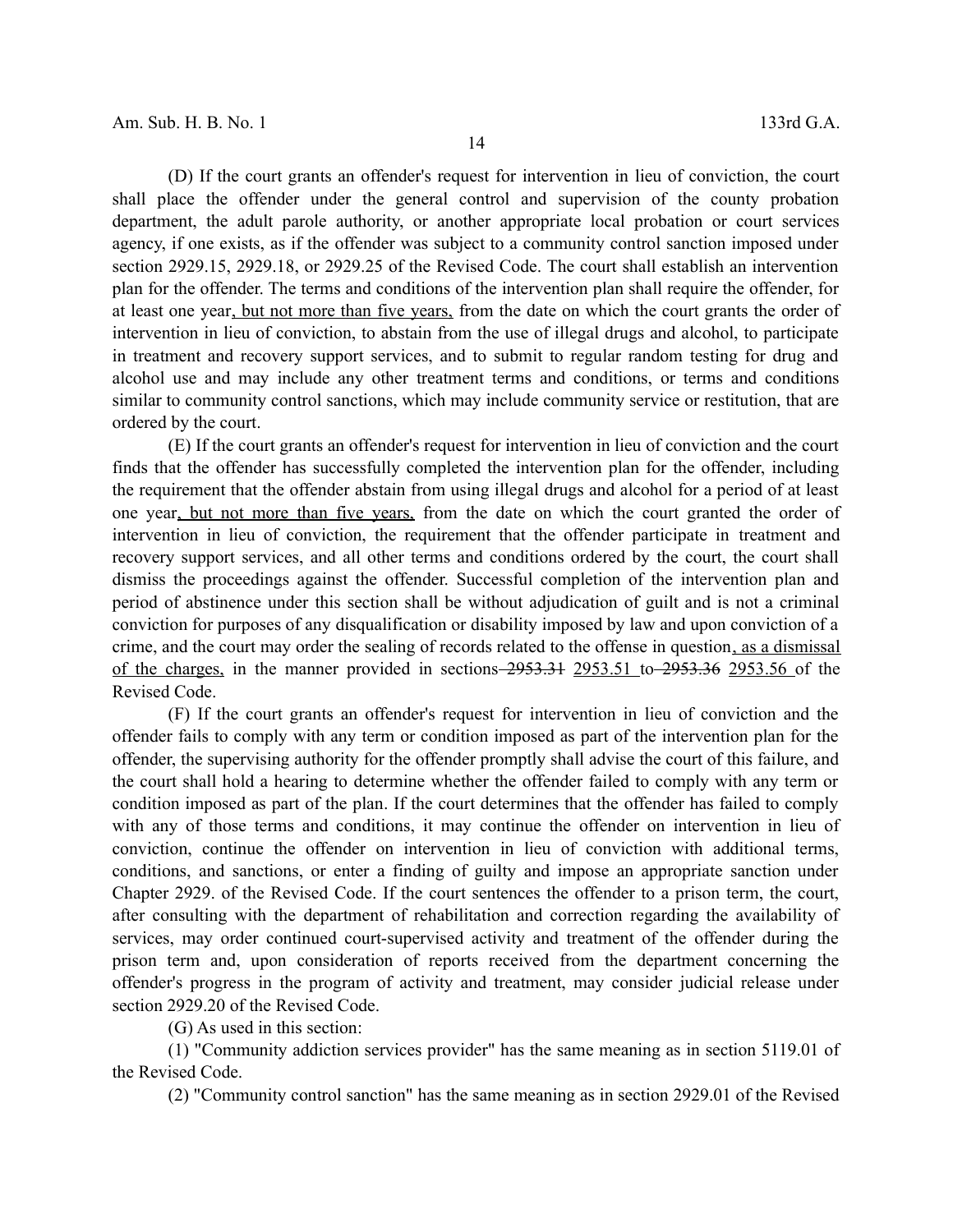Code.

(3) "Intervention in lieu of conviction" means any court-supervised activity that complies with this section.

(4) "Intellectual disability" has the same meaning as in section 5123.01 of the Revised Code.

(5) "Peace officer" has the same meaning as in section 2935.01 of the Revised Code.

(6) "Mental illness" and "psychiatrist" have the same meanings as in section 5122.01 of the Revised Code.

(7) "Psychologist" has the same meaning as in section 4732.01 of the Revised Code.

(8) "Felony sex offense" means a violation of a section contained in Chapter 2907. of the Revised Code that is a felony.

Sec. 2953.31. As used in sections 2953.31 to 2953.36 of the Revised Code:

 $(A)(1)$  "Eligible offender" means either of the following:

(a) Anyone who has been convicted of one or more offenses, but not more than five felonies, in this state or any other jurisdiction, if all of the offenses in this state are felonies of the fourth or fifth degree or misdemeanors and none of those offenses are an offense of violence or a felony sex offense and all of the offenses in another jurisdiction, if committed in this state, would be felonies of the fourth or fifth degree or misdemeanors and none of those offenses would be an offense of violence or a felony sex offense;

(b) Anyone who has been convicted of an offense in this state or any other jurisdiction, to whom division  $(A)(1)(a)$  of this section does not apply, and who has not more than one two felony conviction convictions, has not more than two-four misdemeanor convictions, or, if the person has exactly two felony convictions, has not more than one those two felony conviction-convictions and one two misdemeanor conviction-convictions in this state or any other jurisdiction. The conviction that is requested to be sealed shall be a conviction that is eligible for sealing as provided in section 2953.36 of the Revised Code. When two or more convictions result from or are connected with the same act or result from offenses committed at the same time, they shall be counted as one conviction. When two or three convictions result from the same indictment, information, or complaint, from the same plea of guilty, or from the same official proceeding, and result from related criminal acts that were committed within a three-month period but do not result from the same act or from offenses committed at the same time, they shall be counted as one conviction, provided that a court may decide as provided in division  $(C)(1)(a)$  of section 2953.32 of the Revised Code that it is not in the public interest for the two or three convictions to be counted as one conviction.

(2) For purposes of, and except as otherwise provided in, division  $(A)(1)(b)$  of this section, a conviction for a minor misdemeanor, for a violation of any section in Chapter 4507., 4510., 4511., 4513., or 4549. of the Revised Code, or for a violation of a municipal ordinance that is substantially similar to any section in those chapters is not a conviction. However, a conviction for a violation of section 4511.19, 4511.251, 4549.02, 4549.021, 4549.03, 4549.042, or 4549.62 or sections 4549.41 to 4549.46 of the Revised Code, for a violation of section 4510.11 or 4510.14 of the Revised Code that is based upon the offender's operation of a vehicle during a suspension imposed under section 4511.191 or 4511.196 of the Revised Code, for a violation of a substantially equivalent municipal ordinance, for a felony violation of Title XLV of the Revised Code, or for a violation of a substantially equivalent former law of this state or former municipal ordinance shall be considered a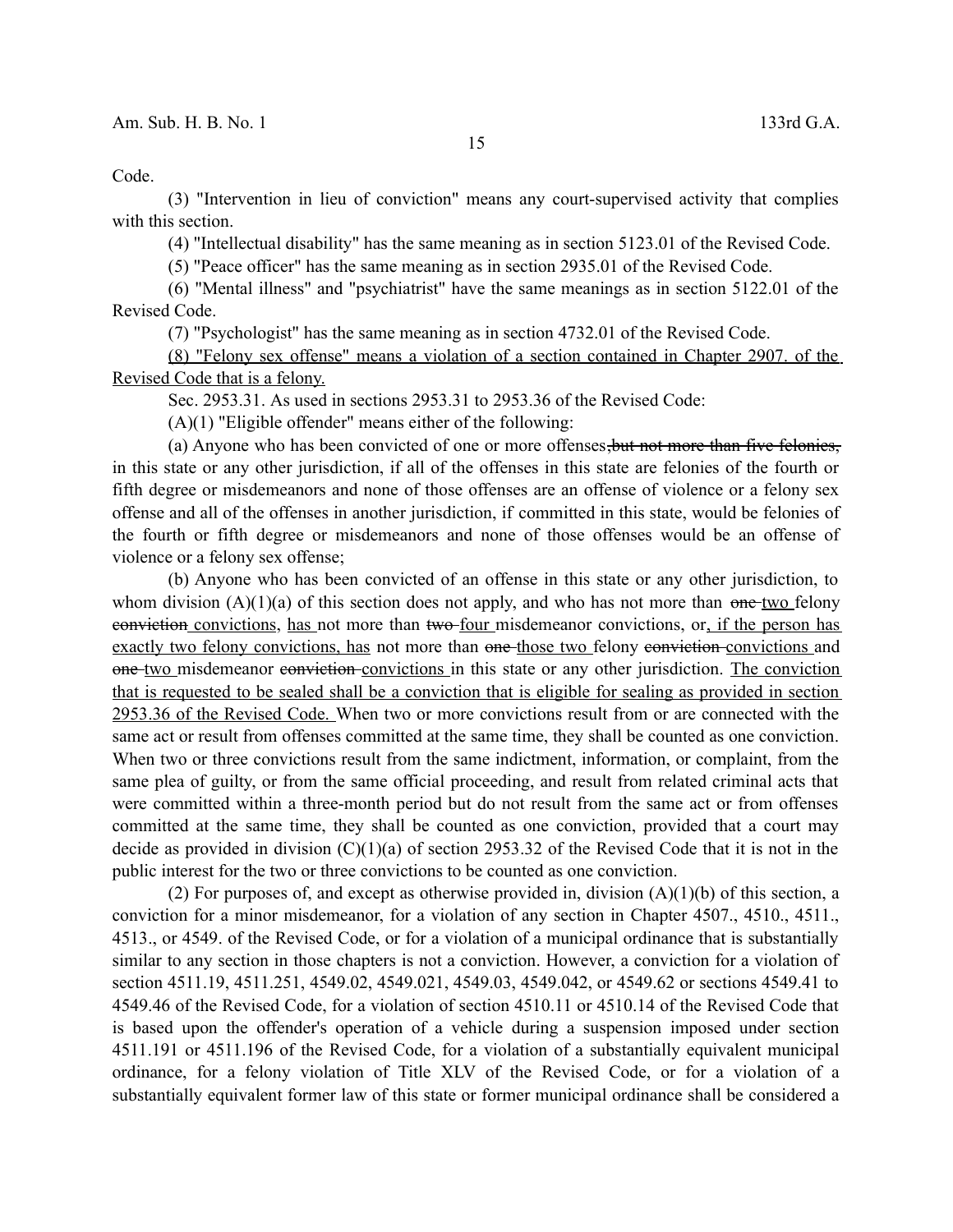conviction.

(B) "Prosecutor" means the county prosecuting attorney, city director of law, village solicitor, or similar chief legal officer, who has the authority to prosecute a criminal case in the court in which the case is filed.

(C) "Bail forfeiture" means the forfeiture of bail by a defendant who is arrested for the commission of a misdemeanor, other than a defendant in a traffic case as defined in Traffic Rule 2, if the forfeiture is pursuant to an agreement with the court and prosecutor in the case.

(D) "Official records" has the same meaning as in division (D) of section 2953.51 of the Revised Code.

(E) "Official proceeding" has the same meaning as in section 2921.01 of the Revised Code.

(F) "Community control sanction" has the same meaning as in section 2929.01 of the Revised Code.

(G) "Post-release control" and "post-release control sanction" have the same meanings as in section 2967.01 of the Revised Code.

(H) "DNA database," "DNA record," and "law enforcement agency" have the same meanings as in section 109.573 of the Revised Code.

(I) "Fingerprints filed for record" means any fingerprints obtained by the superintendent of the bureau of criminal identification and investigation pursuant to sections 109.57 and 109.571 of the Revised Code.

Sec. 2953.32. (A)(1) Except as provided in section 2953.61 of the Revised Code, an eligible offender may apply to the sentencing court if convicted in this state, or to a court of common pleas if convicted in another state or in a federal court, for the sealing of the record of the case that pertains to the conviction, except for convictions listed under section 2953.36 of the Revised Code. Application may be made at one of the following times:

(a) At the expiration of three years after the offender's final discharge if convicted of  $\theta$ felony of the third degree;

(b) When division  $(A)(1)(a)$  of section 2953.31 of the Revised Code applies to the offender, at the expiration of four years after the offender's final discharge if convicted of two felonies, or at the expiration of five years after final discharge if convicted of three, four, or five felonies;

 $(e)$  At the expiration of one year after the offender's final discharge if convicted of a felony of the fourth or fifth degree or a misdemeanor.

(2) Any person who has been arrested for any misdemeanor offense and who has effected a bail forfeiture for the offense charged may apply to the court in which the misdemeanor criminal case was pending when bail was forfeited for the sealing of the record of the case that pertains to the charge. Except as provided in section 2953.61 of the Revised Code, the application may be filed at any time after the expiration of one year from the date on which the bail forfeiture was entered upon the minutes of the court or the journal, whichever entry occurs first.

(B) Upon the filing of an application under this section, the court shall set a date for a hearing and shall notify the prosecutor for the case of the hearing on the application. The prosecutor may object to the granting of the application by filing an objection with the court prior to the date set for the hearing. The prosecutor shall specify in the objection the reasons for believing a denial of the application is justified. The court shall direct its regular probation officer, a state probation officer, or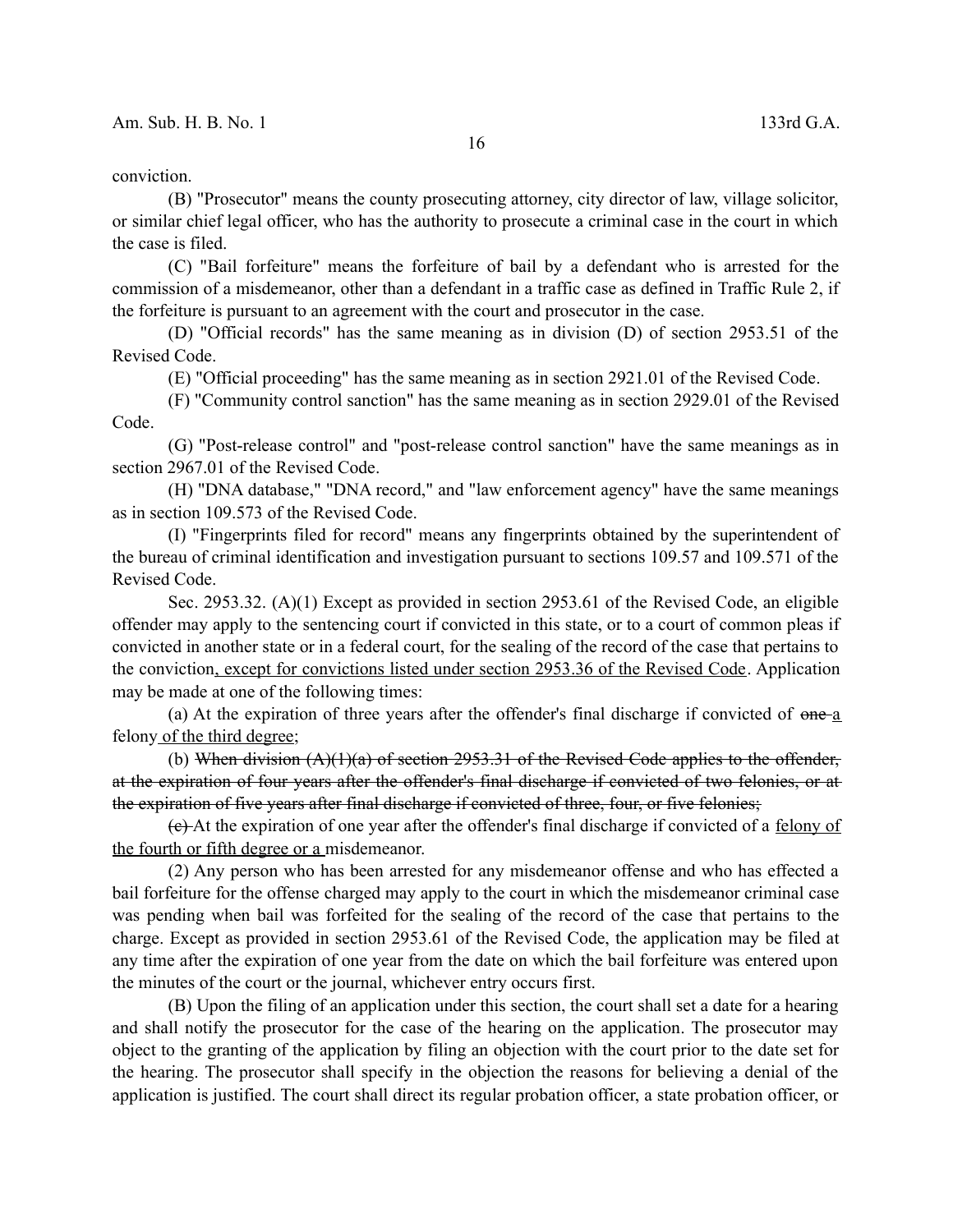the department of probation of the county in which the applicant resides to make inquiries and written reports as the court requires concerning the applicant. The probation officer or county department of probation that the court directs to make inquiries concerning the applicant shall determine whether or not the applicant was fingerprinted at the time of arrest or under section 109.60 of the Revised Code. If the applicant was so fingerprinted, the probation officer or county department of probation shall include with the written report a record of the applicant's fingerprints. If the applicant was convicted of or pleaded guilty to a violation of division  $(A)(2)$  or  $(B)$  of section 2919.21 of the Revised Code, the probation officer or county department of probation that the court directed to make inquiries concerning the applicant shall contact the child support enforcement agency enforcing the applicant's obligations under the child support order to inquire about the offender's compliance with the child support order.

 $(C)(1)$  The court shall do each of the following:

(a) Determine whether the applicant is an eligible offender or whether the forfeiture of bail was agreed to by the applicant and the prosecutor in the case. If the applicant applies as an eligible offender pursuant to division  $(A)(1)$  of this section and has two or three convictions that result from the same indictment, information, or complaint, from the same plea of guilty, or from the same official proceeding, and result from related criminal acts that were committed within a three-month period but do not result from the same act or from offenses committed at the same time, in making its determination under this division, the court initially shall determine whether it is not in the public interest for the two or three convictions to be counted as one conviction. If the court determines that it is not in the public interest for the two or three convictions to be counted as one conviction, the court shall determine that the applicant is not an eligible offender; if the court does not make that determination, the court shall determine that the offender is an eligible offender.

(b) Determine whether criminal proceedings are pending against the applicant;

(c) If the applicant is an eligible offender who applies pursuant to division  $(A)(1)$  of this section, determine whether the applicant has been rehabilitated to the satisfaction of the court;

(d) If the prosecutor has filed an objection in accordance with division (B) of this section, consider the reasons against granting the application specified by the prosecutor in the objection;

(e) Weigh the interests of the applicant in having the records pertaining to the applicant's conviction or bail forfeiture sealed against the legitimate needs, if any, of the government to maintain those records.

(2) If the court determines, after complying with division  $(C)(1)$  of this section, that the applicant is an eligible offender or the subject of a bail forfeiture, that no criminal proceeding is pending against the applicant, that the interests of the applicant in having the records pertaining to the applicant's conviction or bail forfeiture sealed are not outweighed by any legitimate governmental needs to maintain those records, and that the rehabilitation of an applicant who is an eligible offender applying pursuant to division  $(A)(1)$  of this section has been attained to the satisfaction of the court, the court, except as provided in division  $(C)(4)$ ,  $(G)$ ,  $(H)$ , or  $(I)$  of this section, shall order all official records of the case that pertain to the conviction or bail forfeiture sealed and, except as provided in division (F) of this section, all index references to the case that pertain to the conviction or bail forfeiture deleted and, in the case of bail forfeitures, shall dismiss the charges in the case. The proceedings in the case that pertain to the conviction or bail forfeiture shall be considered not to have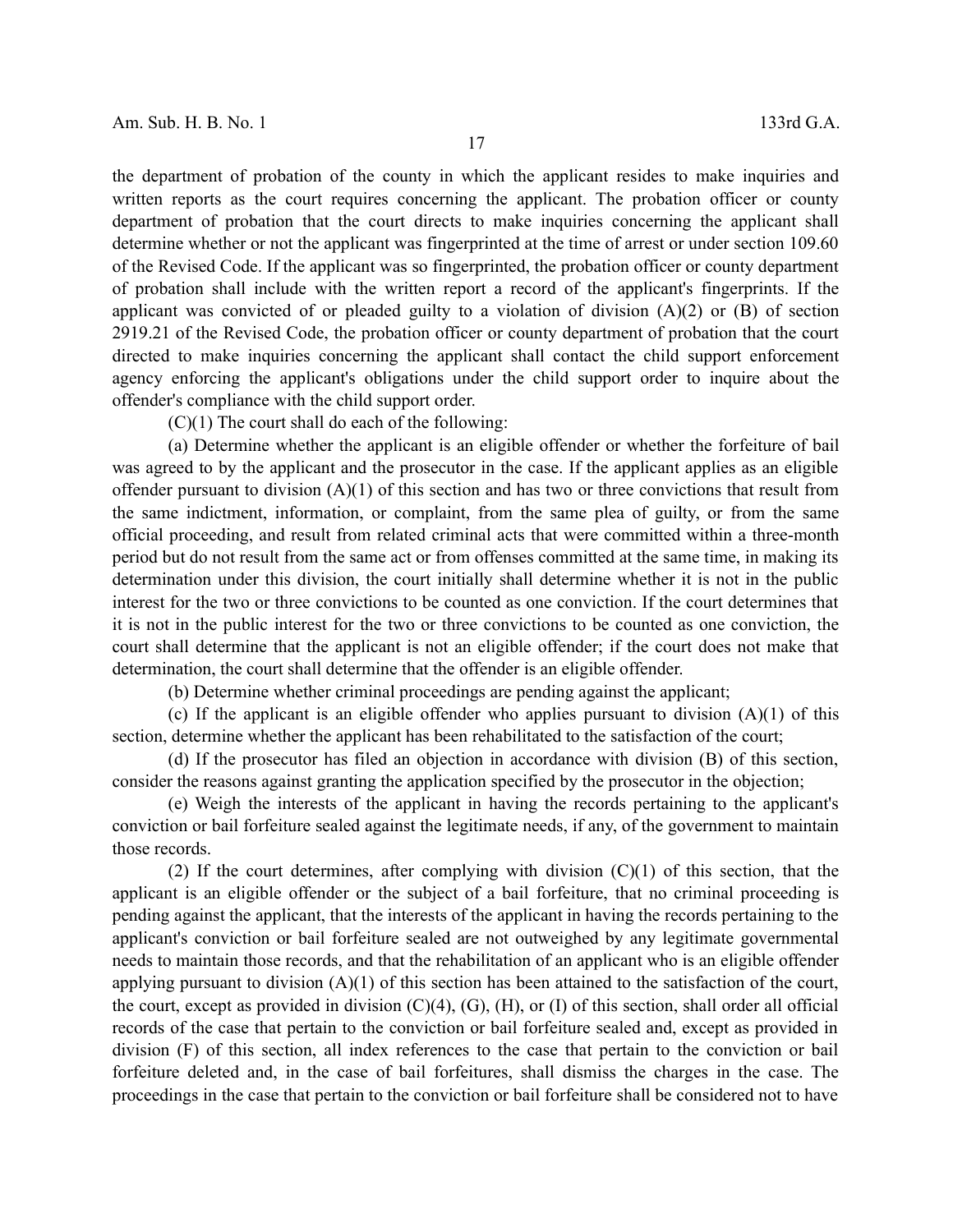occurred and the conviction or bail forfeiture of the person who is the subject of the proceedings shall be sealed, except that upon conviction of a subsequent offense, the sealed record of prior conviction or bail forfeiture may be considered by the court in determining the sentence or other appropriate disposition, including the relief provided for in sections 2953.31 to 2953.33 of the Revised Code.

(3) An applicant may request the sealing of the records of more than one case in a single application under this section. Upon the filing of an application under this section, the applicant, unless indigent, shall pay a fee of fifty dollars, regardless of the number of records the application requests to have sealed. The court shall pay thirty dollars of the fee into the state treasury, with fifteen dollars of that amount credited to the attorney general reimbursement fund created by section 109.11 of the Revised Code. It shall pay twenty dollars of the fee into the county general revenue fund if the sealed conviction or bail forfeiture was pursuant to a state statute, or into the general revenue fund of the municipal corporation involved if the sealed conviction or bail forfeiture was pursuant to a municipal ordinance.

(4) If the court orders the official records pertaining to the case sealed, the court shall do one of the following:

(a) If the applicant was fingerprinted at the time of arrest or under section 109.60 of the Revised Code and the record of the applicant's fingerprints was provided to the court under division (B) of this section, forward a copy of the sealing order and the record of the applicant's fingerprints to the bureau of criminal identification and investigation.

(b) If the applicant was not fingerprinted at the time of arrest or under section 109.60 of the Revised Code, or the record of the applicant's fingerprints was not provided to the court under division (B) of this section, but fingerprinting was required for the offense, order the applicant to appear before a sheriff to have the applicant's fingerprints taken according to the fingerprint system of identification on the forms furnished by the superintendent of the bureau of criminal identification and investigation. The sheriff shall forward the applicant's fingerprints to the court. The court shall forward the applicant's fingerprints and a copy of the sealing order to the bureau of criminal identification and investigation.

Failure of the court to order fingerprints at the time of sealing does not constitute a reversible error.

(D) Inspection of the sealed records included in the order may be made only by the following persons or for the following purposes:

(1) By a law enforcement officer or prosecutor, or the assistants of either, to determine whether the nature and character of the offense with which a person is to be charged would be affected by virtue of the person's previously having been convicted of a crime;

(2) By the parole or probation officer of the person who is the subject of the records, for the exclusive use of the officer in supervising the person while on parole or under a community control sanction or a post-release control sanction, and in making inquiries and written reports as requested by the court or adult parole authority;

(3) Upon application by the person who is the subject of the records, by the persons named in the application;

(4) By a law enforcement officer who was involved in the case, for use in the officer's defense of a civil action arising out of the officer's involvement in that case;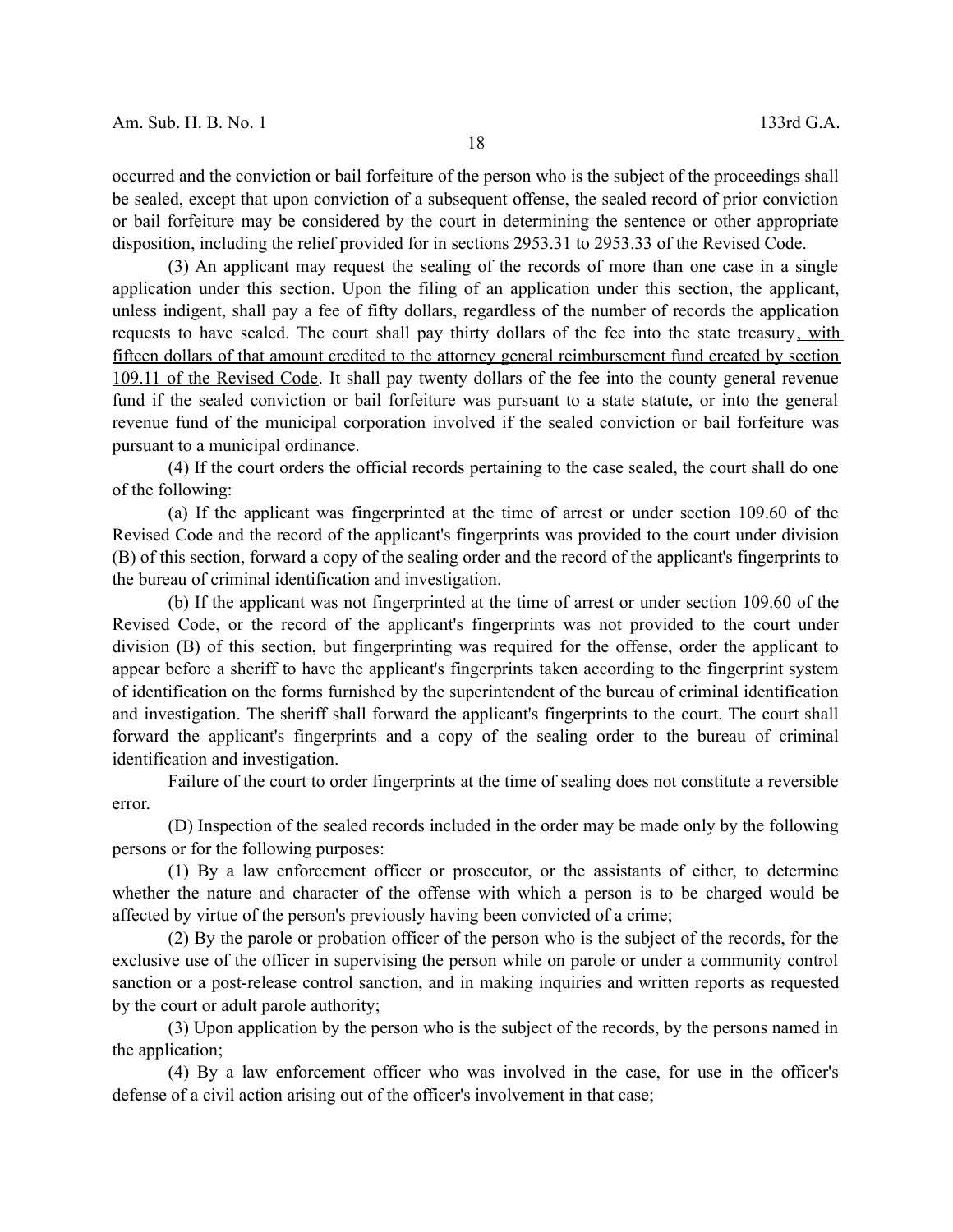(5) By a prosecuting attorney or the prosecuting attorney's assistants, to determine a defendant's eligibility to enter a pre-trial diversion program established pursuant to section 2935.36 of the Revised Code;

(6) By any law enforcement agency or any authorized employee of a law enforcement agency or by the department of rehabilitation and correction or department of youth services as part of a background investigation of a person who applies for employment with the agency or with the department;

(7) By any law enforcement agency or any authorized employee of a law enforcement agency, for the purposes set forth in, and in the manner provided in, section 2953.321 of the Revised Code;

(8) By the bureau of criminal identification and investigation or any authorized employee of the bureau for the purpose of providing information to a board or person pursuant to division (F) or (G) of section 109.57 of the Revised Code;

(9) By the bureau of criminal identification and investigation or any authorized employee of the bureau for the purpose of performing a criminal history records check on a person to whom a certificate as prescribed in section 109.77 of the Revised Code is to be awarded;

(10) By the bureau of criminal identification and investigation or any authorized employee of the bureau for the purpose of conducting a criminal records check of an individual pursuant to division (B) of section 109.572 of the Revised Code that was requested pursuant to any of the sections identified in division (B)(1) of that section;

(11) By the bureau of criminal identification and investigation, an authorized employee of the bureau, a sheriff, or an authorized employee of a sheriff in connection with a criminal records check described in section 311.41 of the Revised Code;

(12) By the attorney general or an authorized employee of the attorney general or a court for purposes of determining a person's classification pursuant to Chapter 2950. of the Revised Code;

(13) By a court, the registrar of motor vehicles, a prosecuting attorney or the prosecuting attorney's assistants, or a law enforcement officer for the purpose of assessing points against a person under section 4510.036 of the Revised Code or for taking action with regard to points assessed.

When the nature and character of the offense with which a person is to be charged would be affected by the information, it may be used for the purpose of charging the person with an offense.

(E) In any criminal proceeding, proof of any otherwise admissible prior conviction may be introduced and proved, notwithstanding the fact that for any such prior conviction an order of sealing previously was issued pursuant to sections 2953.31 to 2953.36 of the Revised Code.

(F) The person or governmental agency, office, or department that maintains sealed records pertaining to convictions or bail forfeitures that have been sealed pursuant to this section may maintain a manual or computerized index to the sealed records. The index shall contain only the name of, and alphanumeric identifiers that relate to, the persons who are the subject of the sealed records, the word "sealed," and the name of the person, agency, office, or department that has custody of the sealed records, and shall not contain the name of the crime committed. The index shall be made available by the person who has custody of the sealed records only for the purposes set forth in divisions (C), (D), and (E) of this section.

(G) Notwithstanding any provision of this section or section 2953.33 of the Revised Code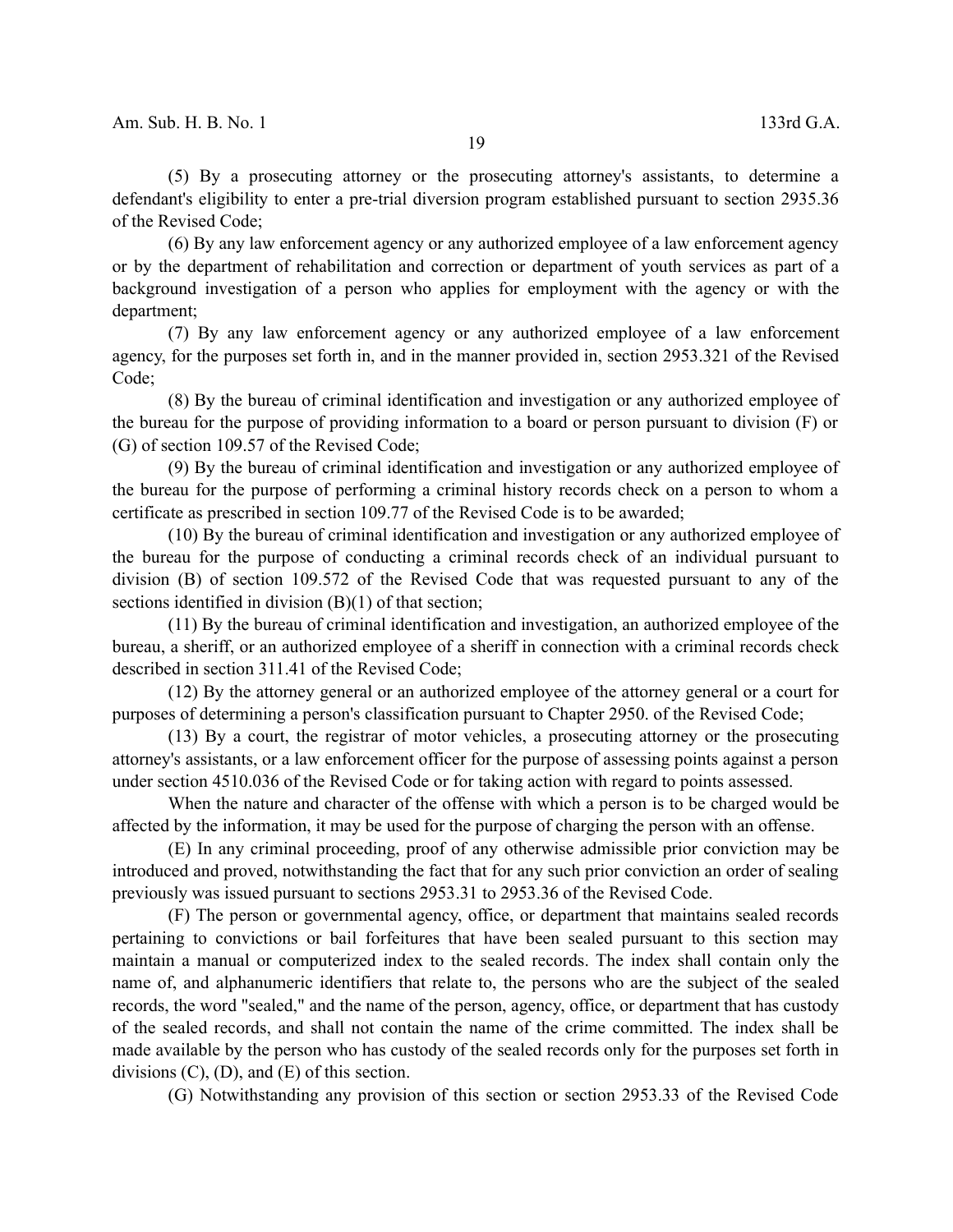that requires otherwise, a board of education of a city, local, exempted village, or joint vocational school district that maintains records of an individual who has been permanently excluded under sections 3301.121 and 3313.662 of the Revised Code is permitted to maintain records regarding a conviction that was used as the basis for the individual's permanent exclusion, regardless of a court order to seal the record. An order issued under this section to seal the record of a conviction does not revoke the adjudication order of the superintendent of public instruction to permanently exclude the individual who is the subject of the sealing order. An order issued under this section to seal the record of a conviction of an individual may be presented to a district superintendent as evidence to support the contention that the superintendent should recommend that the permanent exclusion of the individual who is the subject of the sealing order be revoked. Except as otherwise authorized by this division and sections 3301.121 and 3313.662 of the Revised Code, any school employee in possession of or having access to the sealed conviction records of an individual that were the basis of a permanent exclusion of the individual is subject to section 2953.35 of the Revised Code.

(H) For purposes of sections 2953.31 to 2953.36 of the Revised Code, DNA records collected in the DNA database and fingerprints filed for record by the superintendent of the bureau of criminal identification and investigation shall not be sealed unless the superintendent receives a certified copy of a final court order establishing that the offender's conviction has been overturned. For purposes of this section, a court order is not "final" if time remains for an appeal or application for discretionary review with respect to the order.

(I) The sealing of a record under this section does not affect the assessment of points under section 4510.036 of the Revised Code and does not erase points assessed against a person as a result of the sealed record.

Sec. 5119.93. (A) A person may initiate proceedings for treatment for an individual suffering from alcohol and other drug abuse by filing a verified petition in the probate court and paying a filing fee in the same amount, if any, that is charged for the filing under section 5122.11 of the Revised Code of an affidavit seeking the hospitalization of a person. The petition and all subsequent court documents shall be entitled: "In the interest of (name of respondent)." A spouse, relative, or guardian of the individual concerning whom the petition is filed shall file the petition. A petition filed under this division shall be kept confidential and shall not be disclosed by any person, except as needed for purposes of this section or when disclosure is ordered by a court.

(B) A petition filed under division (A) of this section shall set forth all of the following:

(1) The petitioner's relationship to the respondent;

(2) The respondent's name, residence address, and current location, if known;

(3) The name and residence of the respondent's parents, if living and if known, or of the respondent's legal guardian, if any and if known;

(4) The name and residence of the respondent's spouse, if any and if known;

(5) The name and residence of the person having custody of the respondent, if any, or if no such person is known, the name and residence of a near relative or a statement that the person is unknown;

(6) The petitioner's belief, including the factual basis for the belief, that the respondent is suffering from alcohol and other drug abuse and presents an imminent danger or imminent threat of danger to self, family, or others if not treated for alcohol or other drug abuse;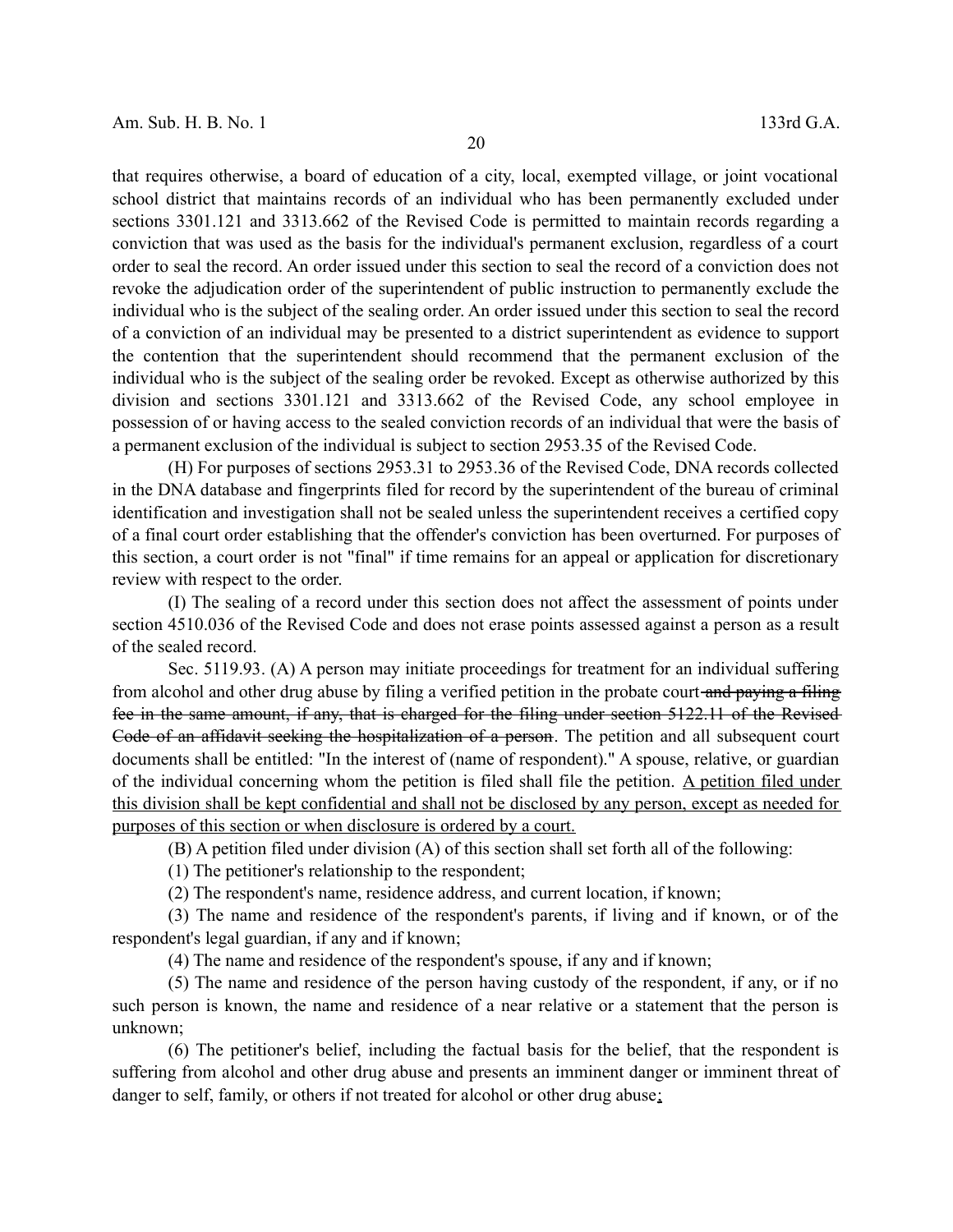(7) If the petitioner's belief specified in division (B)(6) of this section is that the respondent is suffering from opioid or opiate abuse, the information provided in the petition under that division also shall include any evidence that the respondent has overdosed and been revived one or more times by an opioid antagonist, overdosed in a vehicle, or overdosed in the presence of a minor.

(C)(1) Any petition filed pursuant to divisions (A) and (B) of this section shall be accompanied by a certificate of a physician who has examined the respondent within two days prior to the day that the petition is filed in the probate court. The physician shall be authorized to practice medicine and surgery or osteopathic medicine and surgery under Chapter 4731. of the Revised Code. A physician who is responsible for admitting persons into treatment, if that physician examines the respondent, may be the physician who completes the certificate. The physician's certificate shall set forth the physician's findings in support of the need to treat the respondent for alcohol or other drug abuse. The certificate shall indicate if the respondent presents an imminent danger or imminent threat of danger to self, family, or others if not treated. Further, the certificate shall indicate the type and length of treatment required and if the respondent can reasonably benefit from treatment. If the physician's certificate indicates that inpatient treatment is required, the certificate shall identify any inpatient facilities known to the physician that are able and willing to provide the recommended inpatient treatment.

If the respondent refuses to undergo an examination with a physician concerning the respondent's possible need for treatment for alcohol or other drug abuse, the petition shall state that the respondent has refused all requests made by the petitioner to undergo a physician's examination. In that case, the petitioner shall not be required to provide a physician's certificate with the petition.

(2) Any petition filed pursuant to divisions (A) and (B) of this section shall contain a statement that the petitioner has arranged for treatment of the respondent. Further, the petition shall be accompanied by a statement from the person or facility who has agreed to provide the treatment that verifies that the person or facility has agreed to provide the treatment and the estimated cost of the treatment.

(D) Any petition filed pursuant to divisions (A) and (B) of this section shall be accompanied by both of the following:

(1) One of the following:

(a) A security deposit to be deposited with the clerk of the probate court that will cover half of the estimated cost of treatment of the respondent;

(b) Documentation establishing that insurance coverage of the petitioner or respondent will cover at least half of the estimated cost of treatment of the respondent;

(c) Other evidence to the satisfaction of the court establishing that the petitioner or respondent will be able to cover some of the estimated cost of treatment of the respondent.

(2) One of the following:

(a) A guarantee, signed by the petitioner or another person authorized to file the petition, obligating the guarantor to pay the costs of the examinations of the respondent conducted by the physician and qualified health professional under division (B)(5) of section 5119.94 of the Revised Code, the costs of the respondent that are associated with a hearing conducted in accordance with section 5119.94 of the Revised Code and that the court determines to be appropriate, and the costs of any treatment ordered by the court;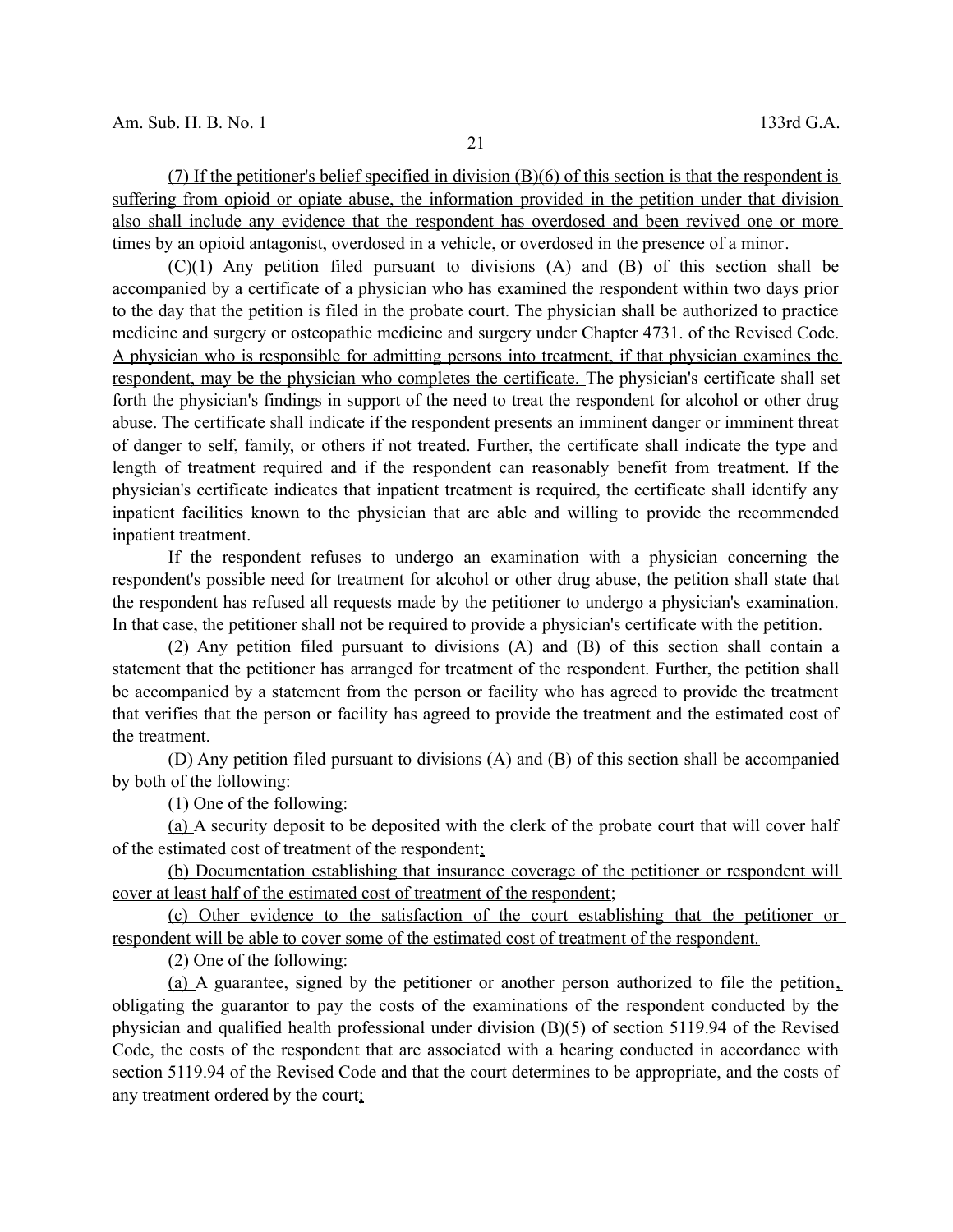(b) Documentation establishing that insurance coverage of the petitioner or respondent will cover the costs described in division  $(D)(2)(a)$  of this section;

(c) Documentation establishing that, consistent with the evidence described in division (D)(1) (c) of this section, the petitioner or respondent will cover some of the costs described in division (D)  $(2)(a)$  of this section.

Sec. 5119.94. (A) Upon receipt of a petition filed under section 5119.93 of the Revised Code and the payment of the appropriate filing fee, if any, the probate court shall examine the petitioner under oath as to the contents of the petition.

(B) If, after reviewing the allegations contained in the petition and examining the petitioner under oath, it appears to the probate court that there is probable cause to believe the respondent may reasonably benefit from treatment, the court shall do all of the following:

(1) Schedule a hearing to be held within seven days to determine if there is clear and convincing evidence that the respondent may reasonably benefit from treatment for alcohol and other drug abuse;

(2) Notify the respondent, the legal guardian, if any and if known, and the spouse, parents, or nearest relative or friend of the respondent concerning the allegations and contents of the petition and of the date and purpose of the hearing;

(3) Notify the respondent that the respondent may retain counsel and, if the person is unable to obtain an attorney, that the respondent may be represented by court-appointed counsel at public expense if the person is indigent. Upon the appointment of an attorney to represent an indigent respondent, the court shall notify the respondent of the name, address, and telephone number of the attorney appointed to represent the respondent.

(4) Notify the respondent that the court shall cause the respondent to be examined not later than twenty-four hours before the hearing date by a physician for the purpose of a physical examination and by a qualified health professional for the purpose of a drug and alcohol addiction assessment and diagnosis. In addition, the court shall notify the respondent that the respondent may have an independent expert evaluation of the person's physical and mental condition conducted at the respondent's own expense.

(5) Cause the respondent to be examined not later than twenty-four hours before the hearing date by a physician for the purpose of a physical examination and by a qualified health professional for the purpose of a drug and alcohol addiction assessment and diagnosis;

(6) Conduct the hearing.

(C) The physician and qualified health professional who examines the respondent pursuant to division (B)(5) of this section or who are is obtained by the respondent at the respondent's own expense shall certify their the professional's findings to the court within twenty-four hours of the examinationsexamination. The findings of each qualified health professional shall include a recommendation for treatment if the qualified health professional determines that treatment is necessary.

 $(D)(1)(a)$  If upon completion of the hearing held under this section the probate court finds by clear and convincing evidence that the respondent may reasonably benefit from treatment, the court may shall order the treatment after considering the qualified health professionals' recommendations for treatment that have been submitted to the court under division (C) of this section. Evidence that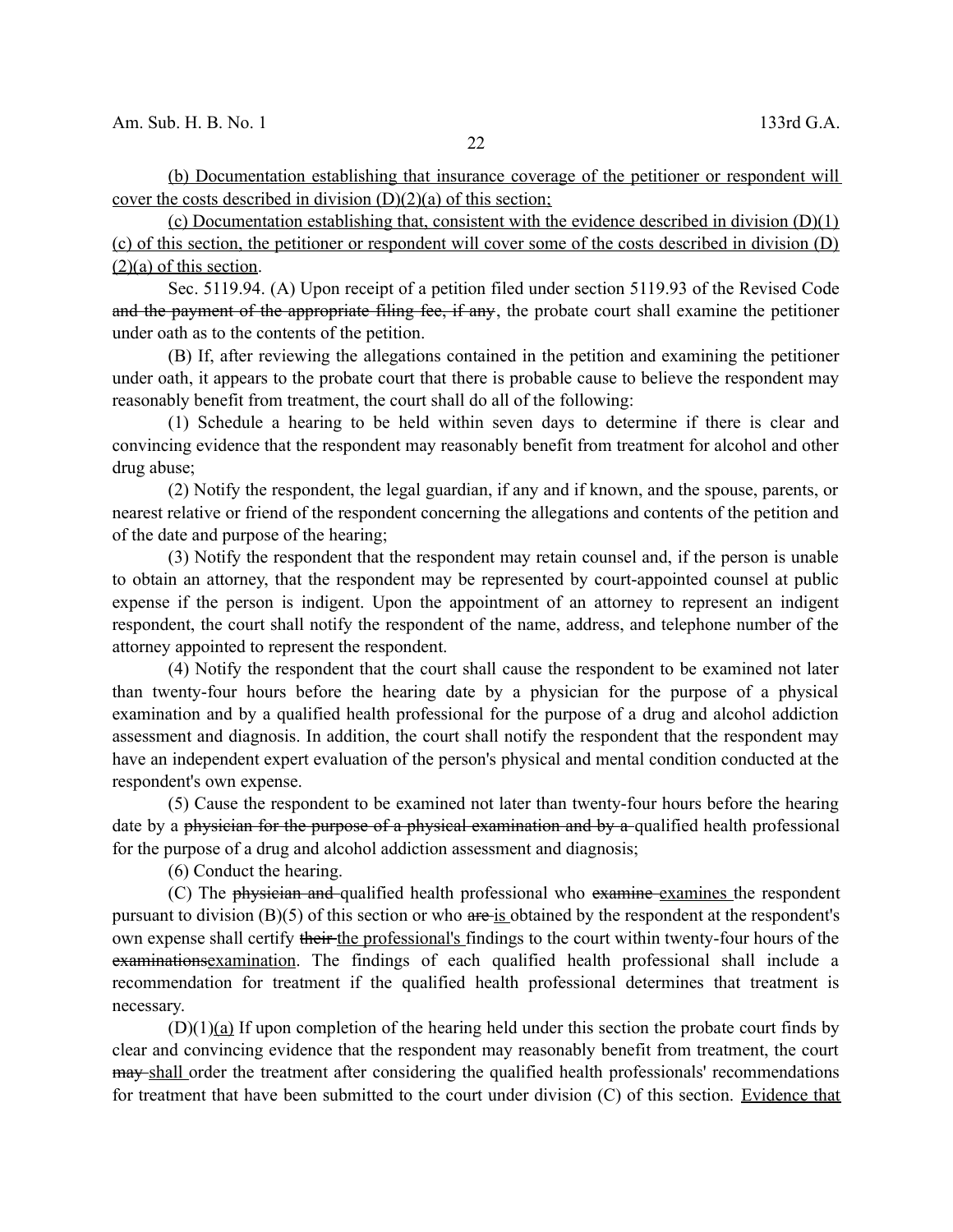the respondent has overdosed and been revived one or more times by an opioid antagonist, overdosed in a vehicle, or overdosed in the presence of a minor is sufficient to satisfy this evidentiary requirement. If the court orders the treatment under this division, the order shall specify the type of treatment to be provided, the type of required aftercare, and the duration of the required aftercare which shall be at least three months and shall not exceed six months, and the court shall order the treatment to be provided through a community addiction services provider or by an individual licensed or certified by the state medical board under Chapter 4731. of the Revised Code, the chemical dependency professionals board under Chapter 4758. of the Revised Code, the counselor, social worker, and marriage and family therapist board under Chapter 4757. of the Revised Code, or a similar board of another state authorized to provide substance abuse treatment. In addition, the court also may order that the respondent submit to periodic examinations by a qualified mental health professional to determine if the treatment remains necessary.

(b) If the qualified health professional who examines the respondent certifies that the respondent meets the criteria specified in division (B)(6) of section 5119.93 of the Revised Code, if the court orders treatment under division  $(D)(1)(a)$  of this section, and if the court finds by clear and convincing evidence that the respondent presents an imminent danger or imminent threat of danger to self, family, or others as a result of alcohol or other drug abuse, separate from the treatment described in division  $(D)(1)(a)$  of this section, the court may order that the respondent be hospitalized for a period not to exceed seventy-two hours. The court shall direct that the order shall be executed as soon as possible, but not later than seventy-two hours, after its issuance. If the order cannot be executed within seventy-two hours after its issuance, it remains valid for sixty days after its issuance, subject to tolling as described in division  $(D)(1)(c)$  of this section, and may be executed at any time during that six-month period or that six-month period as extended by the tolling. Any respondent who has been admitted to a hospital under this division shall be released within seventy-two hours of admittance, unless the respondent voluntarily agrees to remain longer. A respondent who voluntarily agrees to remain longer may be hospitalized for the additional period of time agreed to by the respondent. No respondent ordered under this division to be hospitalized shall be held in jail pending transportation to the hospital unless the court has previously found the respondent to be in contempt of court for either failure to undergo treatment or failure to appear at an evaluation ordered under this section.

(c) The six-month period for execution of an order specified in division  $(D)(1)(b)$  of this section shall not run during any time when the respondent purposely avoids execution of the order. Proof that the respondent departed this state or concealed the respondent's identity or whereabouts is prima facie evidence of the respondent's purpose to avoid the execution.

(2)(a) Failure of a respondent to undergo and complete any treatment ordered pursuant to this division is contempt of court. Any community addiction services provider or person providing treatment under this division shall notify the probate court of a respondent's failure to undergo or complete the ordered treatment.

(b) In addition to and separate from the sanction specified in division  $(D)(2)(a)$  of this section, if a respondent fails to undergo and complete any treatment ordered pursuant to this section, the court may issue a summons. The summons shall be directed to the respondent and shall command the respondent to appear at a time and place specified in the summons. If a respondent who has been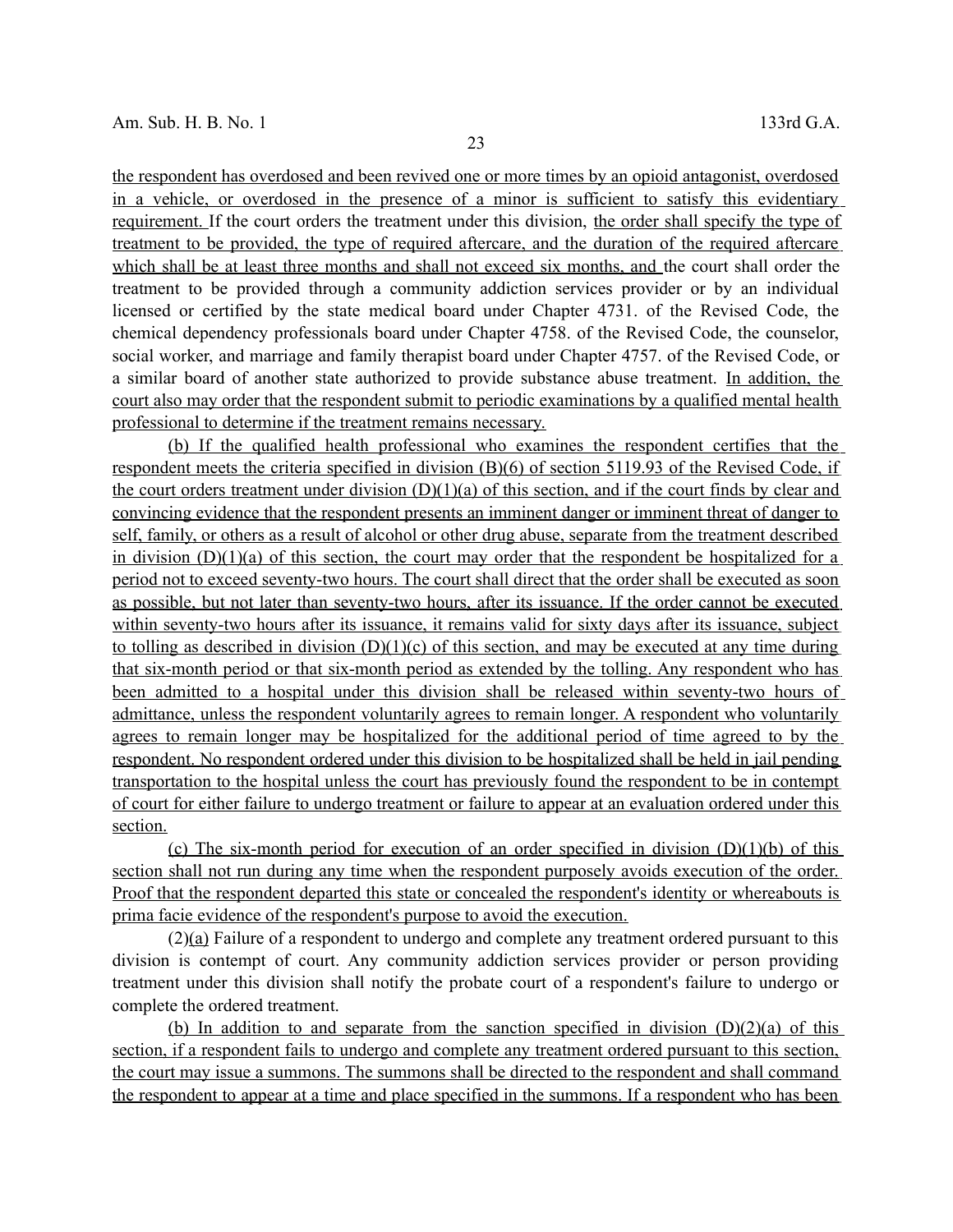summoned under this division fails to appear at the specified time and place, the court may order a peace officer, as defined in section 2935.01 of the Revised Code, to transport the respondent to a place described in division  $(D)(1)(a)$  of this section or a hospital for treatment. The peace officer, with the approval of the officer's agency, may provide for the transportation of the respondent by a private entity. The transportation costs of the peace officer or the private entity shall be included within the costs of treatment.

(E) If, at any time after a petition is filed under section 5119.93 of the Revised Code, the probate court finds that there is not probable cause to continue treatment or if the petitioner withdraws the petition, then the court shall dismiss the proceedings against the respondent.

SECTION 2. That existing sections 109.11, 2921.45, 2929.15, 2951.041, 2953.31, 2953.32, 5119.93, and 5119.94 of the Revised Code are hereby repealed.

SECTION 3. Section 2951.041 of the Revised Code is presented in this act as a composite of the section as amended by Sub. S.B. 4, Sub. S.B. 33, and Am. Sub. S.B. 66, all of the 132nd General Assembly. The General Assembly, applying the principle stated in division (B) of section 1.52 of the Revised Code that amendments are to be harmonized if reasonably capable of simultaneous operation, finds that the composite is the resulting version of the section in effect prior to the effective date of the section as presented in this act.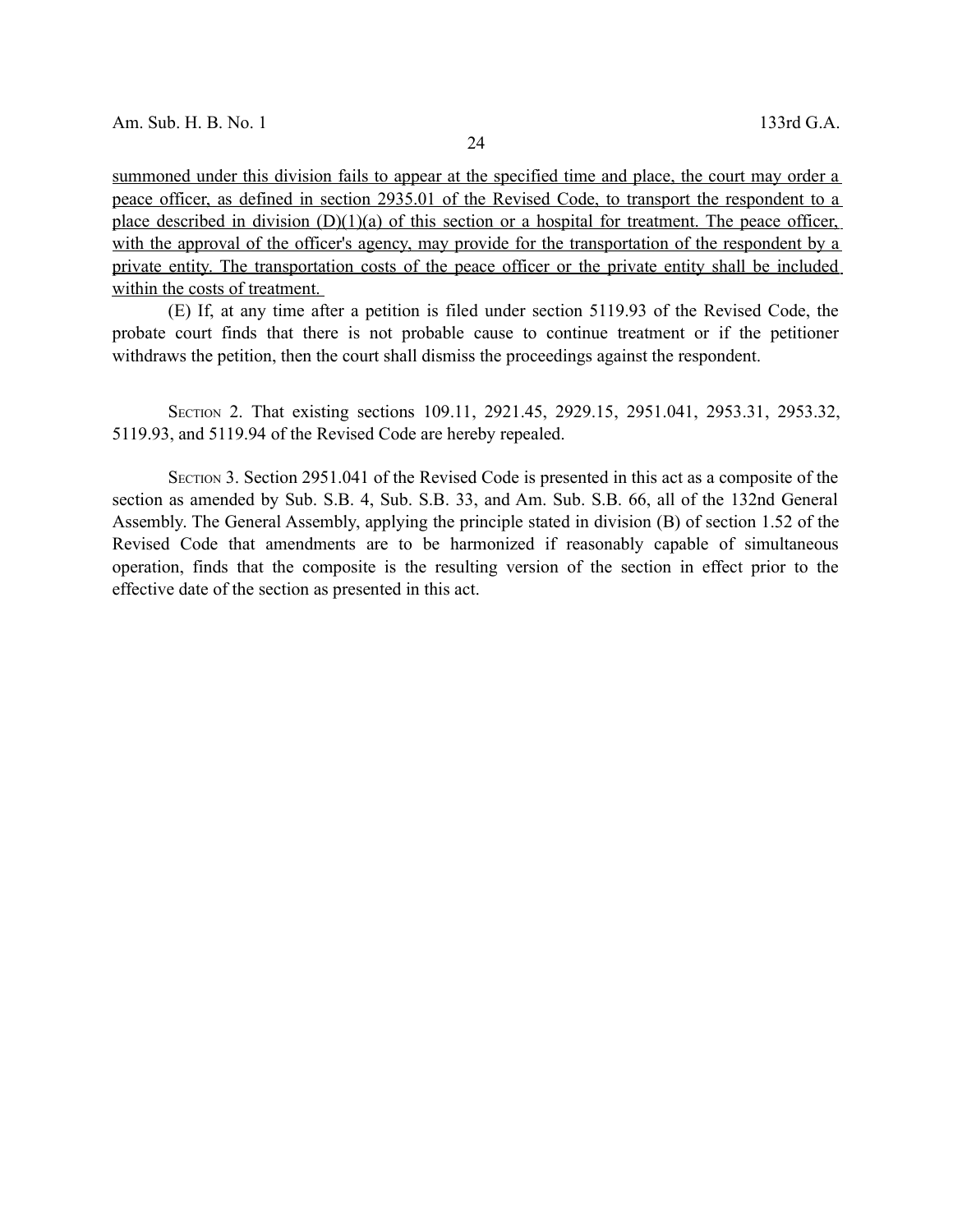*Speaker \_\_\_\_\_\_\_\_\_\_\_\_\_\_\_\_\_\_\_ of the House of Representatives.*

25

*President \_\_\_\_\_\_\_\_\_\_\_\_\_\_\_\_\_\_\_ of the Senate.*

Passed \_\_\_\_\_\_\_\_\_\_\_\_\_\_\_\_\_\_\_\_\_\_\_\_, 20\_\_\_\_

Approved \_\_\_\_\_\_\_\_\_\_\_\_\_\_\_\_\_\_\_\_\_\_\_\_, 20\_\_\_\_

*Governor.*